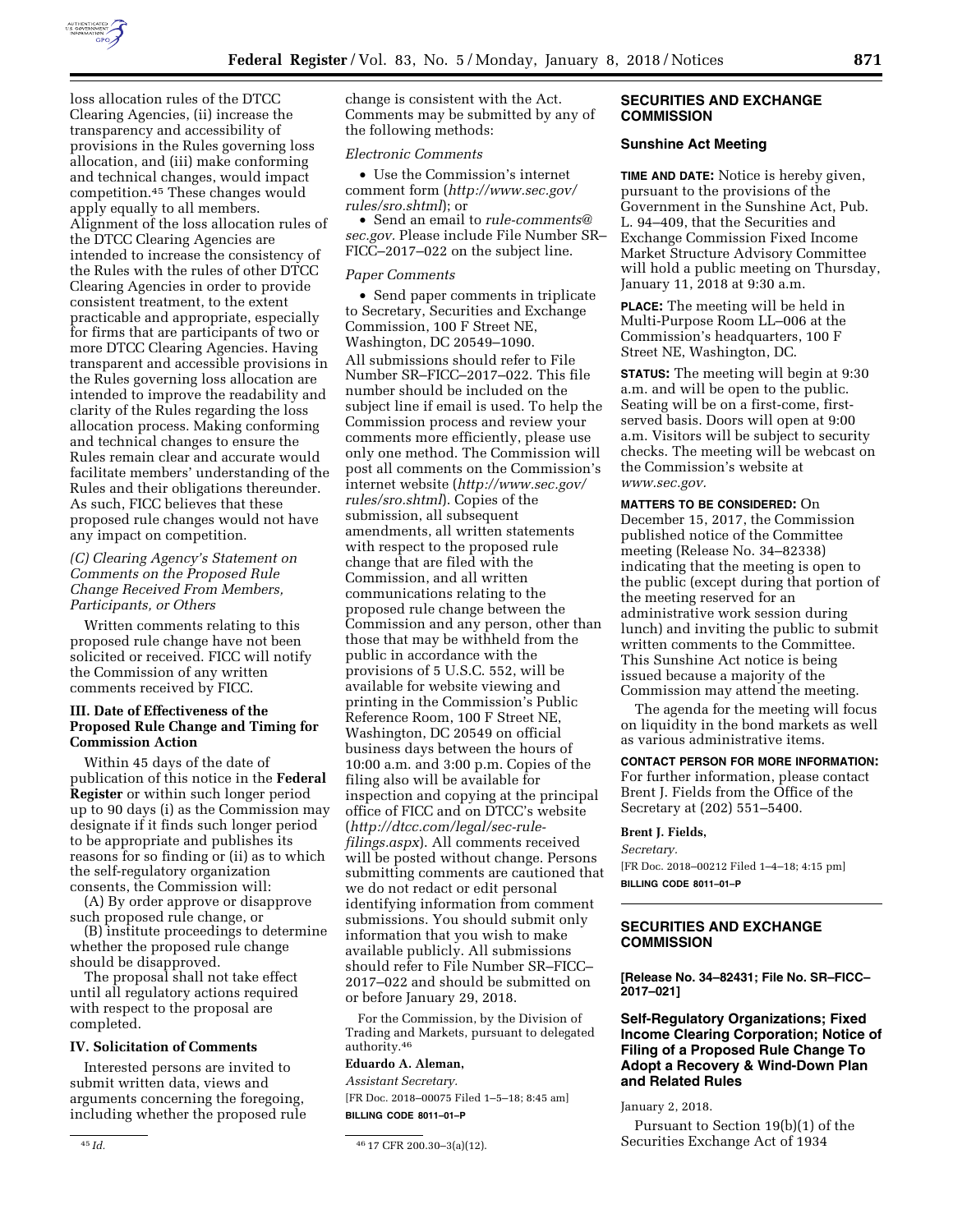$("Act")^1$  and Rule 19b-4 thereunder,<sup>2</sup> notice is hereby given that on December 18, 2017, Fixed Income Clearing Corporation (''FICC'') filed with the Securities and Exchange Commission (''Commission'') the proposed rule change as described in Items I, II and III below, which Items have been prepared by the clearing agency.3 The Commission is publishing this notice to solicit comments on the proposed rule change from interested persons.

## **I. Clearing Agency's Statement of the Terms of Substance of the Proposed Rule Change**

The proposed rule change of FICC would adopt the Recovery & Winddown Plan of FICC (''R&W Plan'' or ''Plan''). The R&W Plan would be maintained by FICC in compliance with Rule 17Ad–22(e)(3)(ii) under the Act by providing plans for the recovery and orderly wind-down of FICC necessitated by credit losses, liquidity shortfalls, losses from general business risk, or any other losses, as described below.4

The proposed rule change would also (1) amend FICC's Government Securities Division (''GSD'') Rulebook (''GSD Rules'') in order to (a) adopt Rule 22D (Wind-down of the Corporation) and Rule 50 (Market Disruption and Force Majeure), and (b) make conforming changes to Rule 3A (Sponsoring Members and Sponsored Members), Rule 3B (Centrally Cleared Institutional Triparty Service) and Rule 13 (Funds-Only Settlement) related to the adoption of these Proposed Rules to the GSD Rules; (2) amend FICC's Mortgage-Backed Securities Division (''MBSD,'' and, together with GSD, the ''Divisions'') Clearing Rules (''MBSD Rules'') in order to (a) adopt Rule 17B (Wind-down of the Corporation) and Rule 40 (Market Disruption and Force Majeure); and (b) make conforming changes to Rule 3A (Cash Settlement Bank Members) related to the adoption of these Proposed Rules to the MBSD Rules; and (3) amend Rule 1 of the Electronic Pool Netting (''EPN'') Rules of MBSD (''EPN Rules'') in order to provide that EPN Users, as defined therein, are bound by proposed Rule 17B (Wind-down of the Corporation)

and proposed Rule 40 (Market Disruption and Force Majeure) to be adopted to the MBSD Rules.<sup>5</sup> Each of the proposed rules is referred to herein as a ''Proposed Rule,'' and are collectively referred to as the ''Proposed Rules.''

The Proposed Rules are designed to (1) facilitate the implementation of the R&W Plan when necessary and, in particular, allow FICC to effectuate its strategy for winding down and transferring its business; (2) provide Members and Limited Members with transparency around critical provisions of the R&W Plan that relate to their rights, responsibilities and obligations; 6 and (3) provide FICC with the legal basis to implement those provisions of the R&W Plan when necessary, as described below.

## **II. Clearing Agency's Statement of the Purpose of, and Statutory Basis for, the Proposed Rule Change**

In its filing with the Commission, the clearing agency included statements concerning the purpose of and basis for the proposed rule change and discussed any comments it received on the proposed rule change. The text of these statements may be examined at the places specified in Item IV below. The clearing agency has prepared summaries, set forth in sections A, B, and C below, of the most significant aspects of such statements.

## *(A) Clearing Agency's Statement of the Purpose of, and Statutory Basis for, the Proposed Rule Change*

### 1. Purpose

FICC is proposing to adopt the R&W Plan to be used by the Board and management of FICC in the event FICC encounters scenarios that could potentially prevent it from being able to provide its critical services as a going concern. The R&W Plan would identify (i) the recovery tools available to FICC to address the risks of (a) uncovered losses or liquidity shortfalls resulting from the default of one or more Members, and (b) losses arising from non-default events, such as damage to its physical assets, a cyber-attack, or custody and investment losses, and (ii)

the strategy for implementation of such tools. The R&W Plan would also establish the strategy and framework for the orderly wind-down of FICC and the transfer of its business in the remote event the implementation of the available recovery tools does not successfully return FICC to financial viability.

As discussed in greater detail below, the R&W Plan would provide, among other matters, (i) an overview of the business of FICC and its parent, The Depository Trust & Clearing Corporation (''DTCC''); (ii) an analysis of FICC's intercompany arrangements and an existing link to another financial market infrastructures (''FMIs''); (iii) a description of FICC's services, and the criteria used to determine which services are considered critical; (iv) a description of the FICC and DTCC governance structure; (v) a description of the governance around the overall recovery and wind-down program; (vi) a discussion of tools available to FICC to mitigate credit/market and liquidity risks, including recovery indicators and triggers, and the governance around management of a stress event along a ''Crisis Continuum'' timeline; (vii) a discussion of potential non-default losses and the resources available to FICC to address such losses, including recovery triggers and tools to mitigate such losses; (viii) an analysis of the recovery tools' characteristics, including how they are comprehensive, effective, and transparent, how the tools provide appropriate incentives to Members to, among other things, control and monitor the risks they may present to FICC, and how FICC seeks to minimize the negative consequences of executing its recovery tools; and (ix) the framework and approach for the orderly winddown and transfer of FICC's business, including an estimate of the time and costs to effect a recovery or orderly wind-down of FICC.

The R&W Plan would be structured as a roadmap, and would identify and describe the tools that FICC may use to effect a recovery from the events and scenarios described therein. Certain recovery tools that would be identified in the R&W Plan are based in the Rules (including the Proposed Rules) and, as such, descriptions of those tools would include descriptions of, and reference to, the applicable Rules and any related internal policies and procedures. Other recovery tools that would be identified in the R&W Plan are based in contractual arrangements to which FICC is a party, including, for example, existing committed or pre-arranged liquidity arrangements. Further, the R&W Plan would state that FICC may

<sup>1</sup> 15 U.S.C. 78s(b)(1).

<sup>2</sup> 17 CFR 240.19b–4.

<sup>3</sup>On December 18, 2017, FICC filed this proposed rule change as an advance notice (SR–FICC–2017– 805) with the Commission pursuant to Section 806(e)(1) of Title VIII of the Dodd-Frank Wall Street Reform and Consumer Protection Act entitled the Payment, Clearing, and Settlement Supervision Act of 2010, 12 U.S.C. 5465(e)(1), and Rule 19b– 4(n)(1)(i) of the Act, 17 CFR 240.19b–4(n)(1)(i). A copy of the advance notice is *available at [http://](http://www.dtcc.com/legal/sec-rule-filings) [www.dtcc.com/legal/sec-rule-filings.](http://www.dtcc.com/legal/sec-rule-filings)* 

<sup>4</sup> 17 CFR 240.17Ad–22(e)(3)(ii).

<sup>5</sup>The GSD Rules and the MBSD Rules are referred to collectively herein as the ''Rules.'' Capitalized terms not defined herein are defined in the Rules. The Rules and the EPN Rules are *available at [http://](http://www.dtcc.com/legal/rules-and-procedures)  [www.dtcc.com/legal/rules-and-procedures.](http://www.dtcc.com/legal/rules-and-procedures)* 

<sup>6</sup>References herein to ''Members'' refer to GSD Netting Members and MBSD Clearing Members. References herein to ''Limited Members'' refer to participants of GSD or MBSD other than GSD Netting Members and MBSD Clearing Members, including, for example, GSD Comparison-Only Members, GSD Sponsored Members, GSD CCIT Members, and MBSD EPN Users.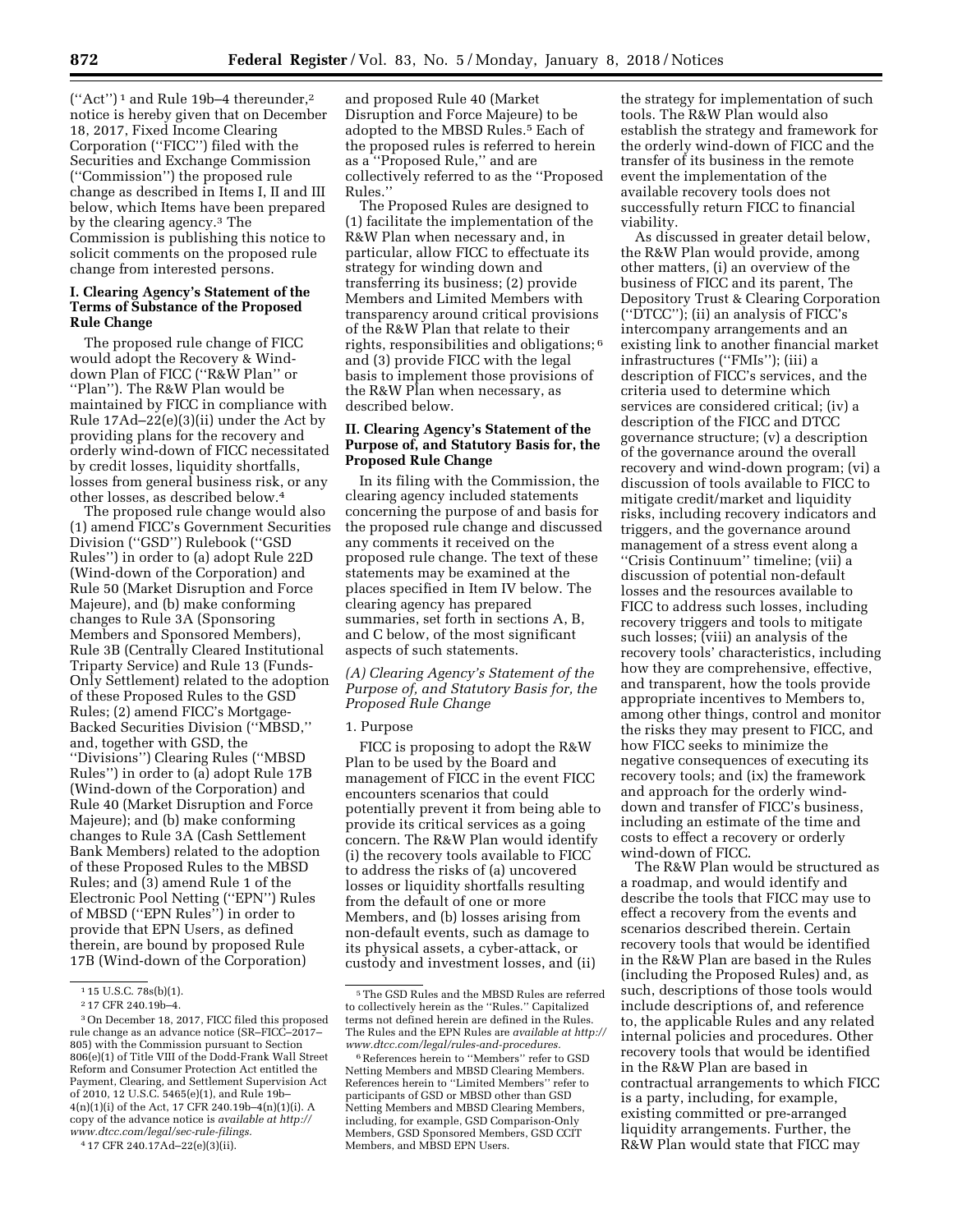develop further supporting internal guidelines and materials that may provide operationally for matters described in the Plan, and that such documents would be supplemental and subordinate to the Plan.

Key factors considered in developing the R&W Plan and the types of tools available to FICC were its governance structure and the nature of the markets within which FICC operates. As a result of these considerations, many of the tools available to FICC that would be described in the R&W Plan are FICC's existing, business-as-usual risk management and default management tools, which would continue to be applied in scenarios of increasing stress. In addition to these existing, businessas-usual tools, the R&W Plan would describe FICC's other principal recovery tools, which include, for example, (i) identifying, monitoring and managing general business risk and holding sufficient liquid net assets funded by equity (''LNA'') to cover potential general business losses pursuant to the Clearing Agency Policy on Capital Requirements ("Capital Policy"),7 (ii) maintaining the Clearing Agency Capital Replenishment Plan (''Replenishment Plan'') as a viable plan for the replenishment of capital should FICC's equity fall close to or below the amount being held pursuant to the Capital Policy,<sup>8</sup> and (iii) the process for the allocation of losses among Members, as provided in Rule 4 of the GSD Rules and Rule 4 of the MBSD Rules.9 The R&W Plan would provide governance around the selection and implementation of the recovery tool or tools most relevant to mitigate a stress scenario and any applicable loss or liquidity shortfall.

The development of the R&W Plan is facilitated by the Office of Recovery & Resolution Planning (''R&R Team'') of DTCC.10 The R&R Team reports to the

10 DTCC operates on a shared services model with respect to FICC and its other subsidiaries. Most corporate functions are established and managed on an enterprise-wide basis pursuant to intercompany agreements under which it is generally DTCC that

DTCC Management Committee (''Management Committee'') and is responsible for maintaining the R&W Plan and for the development and ongoing maintenance of the overall recovery and wind-down planning process. The Board, or such committees as may be delegated authority by the Board from time to time pursuant to its charter, would review and approve the R&W Plan biennially, and would also review and approve any changes that are proposed to the R&W Plan outside of the biennial review.

As discussed in greater detail below, the Proposed Rules would define the procedures that may be employed in the event of FICC's wind-down and would provide for FICC's authority to take certain actions on the occurrence of a ''Market Disruption Event,'' as defined therein. Significantly, the Proposed Rules would provide Members and Limited Members with transparency and certainty with respect to these matters. The Proposed Rules would facilitate the implementation of the R&W Plan, particularly FICC's strategy for winding down and transferring its business, and would provide FICC with the legal basis to implement those aspects of the R&W Plan.

#### FICC R&W Plan

The R&W Plan is intended to be used by the Board and FICC's management in the event FICC encounters scenarios that could potentially prevent it from being able to provide its critical services as a going concern. The R&W Plan would be structured to provide a roadmap, define the strategy, and identify the tools available to FICC to either (i) recover in the event it experiences losses that exceed its prefunded resources (such strategies and tools referred to herein as the ''Recovery Plan'') or (ii) wind-down its business in a manner designed to permit the continuation of its critical services in the event that such recovery efforts are not successful (such strategies and tools referred to herein as the ''Winddown Plan''). The description of the R&W Plan below is intended to highlight the purpose and expected effects of the material aspects of the R&W Plan, and to provide Members and Limited Members with appropriate transparency into these features.

Business Overview, Critical Services, and Governance

The introduction to the R&W Plan would identify the document's purpose and its regulatory background, and

would outline a summary of the Plan. The stated purpose of the R&W Plan is that it is to be used by the Board and FICC management in the event FICC encounters scenarios that could potentially prevent it from being able to provide its critical services as a going concern. The R&W Plan would be maintained by FICC in compliance with Rule 17Ad–22(e)(3)(ii) under the Act 11 by providing plans for the recovery and orderly wind-down of FICC.

The R&W Plan would describe DTCC's business profile, provide a summary of the services of FICC as offered by each of the Divisions, and identify the intercompany arrangements and links between FICC and other entities, most notably a link between GSD and Chicago Mercantile Exchange Inc. (''CME''), which is also an FMI. This overview section would provide a context for the R&W Plan by describing FICC's business, organizational structure and critical links to other entities. By providing this context, this section would facilitate the analysis of the potential impact of utilizing the recovery tools set forth in later sections of the Recovery Plan, and the analysis of the factors that would be addressed in implementing the Wind-down Plan.

DTCC is a user-owned and usergoverned holding company and is the parent company of FICC and its affiliates, The Depository Trust Company (''DTC'') and National Securities Clearing Corporation (''NSCC'', and, together with FICC and DTC, the ''Clearing Agencies''). The Plan would describe how corporate support services are provided to FICC from DTCC and DTCC's other subsidiaries through intercompany agreements under a shared services model.

The Plan would provide a description of the critical contractual and operational arrangements between FICC and other legal entities, including the cross-margining agreement between GSD and CME, which is also an FMI.12 Pursuant to this arrangement, GSD offsets each cross-margining participant's residual margin amount (based on related positions) at GSD against the offsetting residual margin amounts of the participant (or its affiliate) at CME. GSD and CME may then reduce the amount of collateral that they collect to reflect the offsets between the cross-margining participant's positions at GSD and its (or

<sup>7</sup>*See* Securities Exchange Act Release No. 81105 (July 7, 2017), 82 FR 32399 (July 13, 2017) (SR– DTC–2017–003, SR–FICC–2017–007, SR–NSCC– 2017–004).

<sup>8</sup>*See id.* 

<sup>9</sup>*See* GSD Rule 4 (Clearing Fund and Loss Allocation) and MBSD Rule 4 (Clearing Fund and Loss Allocation), *supra* note 5. FICC is proposing changes to GSD Rule 4 and MBSD Rule 4, and other related rules, regarding allocation of losses in a separate filing submitted simultaneously with this filing (File Nos. SR-FICC-2017-022 and SR-FICC-2017–806, referred to collectively herein as the ''Loss Allocation Filing''). FICC expects the Commission to review both proposals together, and, as such, the proposal described in this filing anticipates the approval and implementation of those proposed changes to the Rules.

provides a relevant service to a subsidiary, including FICC.

<sup>11</sup> 17 CFR 240.17Ad–22(e)(3)(ii).

<sup>12</sup>*Available at [http://www.dtcc.com/](http://www.dtcc.com/~/media/Files/Downloads/legal/rules/ficc_cme_crossmargin_agreement.pdf)*∼*/media/ [Files/Downloads/legal/rules/ficc](http://www.dtcc.com/~/media/Files/Downloads/legal/rules/ficc_cme_crossmargin_agreement.pdf)*\_*cme*\_*crossmargin*\_ *[agreement.pdf.](http://www.dtcc.com/~/media/Files/Downloads/legal/rules/ficc_cme_crossmargin_agreement.pdf) See also* GSD Rule 43 (Cross-Margining Arrangements), *supra* note 5.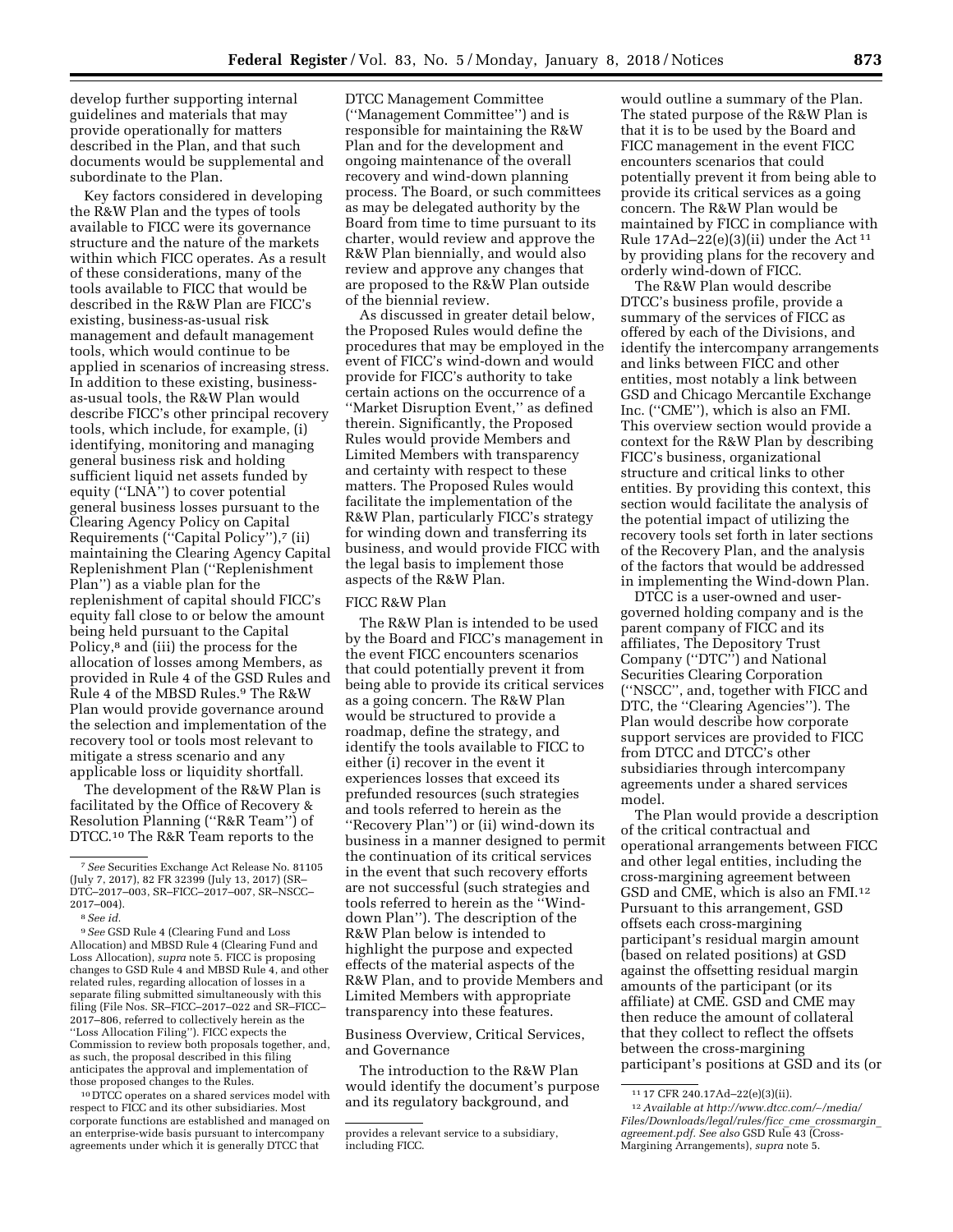its affiliate's) positions at CME. This section of the Plan, identifying and briefly describing FICC's established links, would provide a mapping of critical connections and dependencies that may need to be relied on or otherwise addressed in connection with the implementation of either the Recovery Plan or the Wind-down Plan.

The Plan would define the criteria for classifying certain of FICC's services as ''critical,'' and would identify those critical services and the rationale for their classification. This section would provide an analysis of the potential systemic impact from a service disruption, and is important for evaluating how the recovery tools and the wind-down strategy would facilitate and provide for the continuation of FICC's critical services to the markets it serves. The criteria that would be used to identify an FICC service or function as critical would include consideration as to (1) whether there is a lack of alternative providers or products; (2) whether failure of the service could impact FICC's ability to perform its central counterparty services through either Division; (3) whether failure of the service could impact FICC's ability to perform its multilateral netting services through either Division and, as such, could impact the volume of transactions; (4) whether failure of the service could impact FICC's ability to perform its book-entry delivery and settlement services through either Division and, as such, could impact transaction costs; (5) whether failure of the service could impact FICC's ability to perform its cash payment processing services through either Division and, as such, could impact the flow of liquidity in the U.S. financial markets; and (6) whether the service is interconnected with other participants and processes within the U.S. financial system, for example, with other FMIs, settlement banks, and broker-dealers. The Plan would then list each of those services, functions or activities that FICC has identified as ''critical'' based on the applicability of these six criteria. GSD's critical services would include, for example, its Real-Time Trade Matching (''RTTM®'') service,13 its services related to netting and settlement of submitted trades for Netting Members,<sup>14</sup>

the Auction Takedown service,<sup>15</sup> and the Repurchase Agreement Netting Service.16 MBSD's critical services would include, for example, its RTTM® service,<sup>17</sup> its netting service for to-beannounced ("TBA") transactions,<sup>18</sup> its Electronic Pool Notification service,19 and its pool netting and settlement.20 The R&W Plan would also include a non-exhaustive list of FICC services that are not deemed critical.

The evaluation of which services provided by FICC are deemed critical is important for purposes of determining how the R&W Plan would facilitate the continuity of those services. As discussed further below, while FICC's Wind-down Plan would provide for the transfer of all critical services to a transferee in the event FICC's winddown is implemented, it would anticipate that any non-critical services that are ancillary and beneficial to a critical service, or that otherwise have substantial user demand from the continuing membership, would also be transferred.

The Plan would describe the governance structure of both DTCC and FICC. This section of the Plan would identify the ownership and governance model of these entities at both the Board of Directors and management levels. The Plan would state that the stages of escalation required to manage recovery under the Recovery Plan or to invoke FICC's wind-down under the Winddown Plan would range from relevant business line managers up to the Board through FICC's governance structure. The Plan would then identify the parties responsible for certain activities under both the Recovery Plan and the Winddown Plan, and would describe their respective roles. The Plan would identify the Risk Committee of the Board (''Board Risk Committee'') as being responsible for oversight of risk management activities at FICC, which include focusing on both oversight of risk management systems and processes designed to identify and manage various risks faced by FICC, and, due to FICC's critical role in the markets in which it

operates, oversight of FICC's efforts to mitigate systemic risks that could impact those markets and the broader financial system.21 The Plan would identify the DTCC Management Risk Committee (''Management Risk Committee'') as primarily responsible for general, day-to-day risk management through delegated authority from the Board Risk Committee. The Plan would state that the Management Risk Committee has delegated specific dayto-day risk management, including management of risks addressed through margining systems and related activities, to the DTCC Group Chief Risk Office (''GCRO''), which works with staff within the DTCC Financial Risk Management group. Finally, the Plan would describe the role of the Management Committee, which provides overall direction for all aspects of FICC's business, technology, and operations and the functional areas that support these activities.

The Plan would describe the governance of recovery efforts in response to both default losses and nondefault losses under the Recovery Plan, identifying the groups responsible for those recovery efforts. Specifically, the Plan would state that the Management Risk Committee provides oversight of actions relating to the default of a Member, which would be reported and escalated to it through the GCRO, and the Management Committee provides oversight of actions relating to nondefault events that could result in a loss, which would be reported and escalated to it from the DTCC Chief Financial Officer (''CFO'') and the DTCC Treasury group that reports to the CFO, and from other relevant subject matter experts based on the nature and circumstances of the non-default event.22 More generally, the Plan would state that the type of loss and the nature and circumstances of the events that lead to the loss would dictate the components of governance to address that loss, including the escalation path to authorize those actions. As described further below, both the Recovery Plan

<sup>13</sup>*See* GSD Rule 5 (Comparison System), GSD Rule 6A (Bilateral Comparison), GSD Rule 6B (Demand Comparison), and GSD Rule 6C (Locked-In Comparison), *supra* note 5.

<sup>14</sup>*See* GSD Rule 11 (Netting System), GSD Rule 12 (Securities Settlement), and GSD Rule 13 (Funds-Only Settlement), *supra* note 5.

<sup>15</sup>*See* GSD Rule 6C (Locked-In Comparison) and GSD Rule 17 (Netting and Settlement of Netting-Eligible Auction Purchases), *supra* note 5.

<sup>16</sup>*See* GSD Rule 7 (Repo Transactions), GSD Rule 11 (Netting System), GSD Rule 18 (Special Provisions for Repo Transactions), GSD Rule 19 (Special Provisions for Brokered Repo Transactions), and GSD Rule 20 (Special Provisions for GCF Repo Transactions), *supra* note 5.

<sup>17</sup>*See* MBSD Rule 5 (Trade Comparison), *supra*  note 5.

<sup>18</sup>*See* MBSD Rule 6 (TBA Netting), *supra* note 5. 19*See* EPN Rules, *supra* note 5.

<sup>20</sup>*See* MBSD Rule 8 (Pool Netting System) and MBSD Rule 9 (Pool Settlement with the Corporation), *supra* note 5.

<sup>21</sup>The charter of the Board Risk Committee is *available at [http://www.dtcc.com/](http://www.dtcc.com/~/media/Files/Downloads/legal/policy-and-compliance/DTCC-BOD-Risk-Committee-Charter.pdf)*∼*/media/Files/ [Downloads/legal/policy-and-compliance/DTCC-](http://www.dtcc.com/~/media/Files/Downloads/legal/policy-and-compliance/DTCC-BOD-Risk-Committee-Charter.pdf)[BOD-Risk-Committee-Charter.pdf.](http://www.dtcc.com/~/media/Files/Downloads/legal/policy-and-compliance/DTCC-BOD-Risk-Committee-Charter.pdf)* 

<sup>22</sup>The Plan would state that these groups would be involved to address how to mitigate the financial impact of non-default losses, and in recommending mitigating actions, the Management Committee would consider information and recommendations from relevant subject matter experts based on the nature and circumstances of the non-default event. Any necessary operational response to these events, however, would be managed in accordance with applicable incident response/business continuity process; for example, processes established by the DTCC Technology Risk Management group would be followed in response to a cyber event.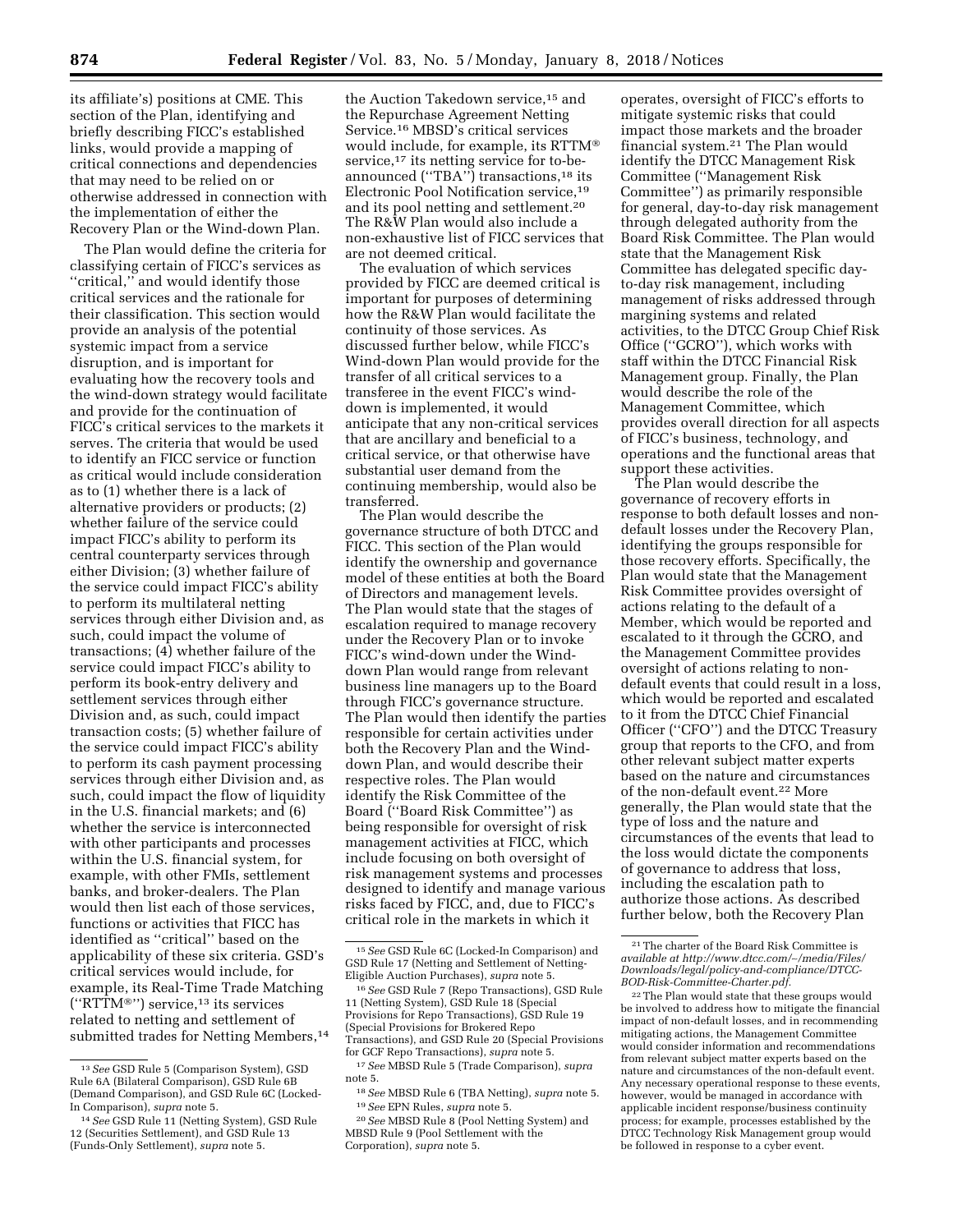and the Wind-down Plan would describe the governance of escalations, decisions, and actions under each of those plans.

Finally, the Plan would describe the role of the R&R Team in managing the overall recovery and wind-down program and plans for each of the Clearing Agencies.

## FICC Recovery Plan

The Recovery Plan is intended to be a roadmap of those actions that FICC may employ across both Divisions to monitor and, as needed, stabilize its financial condition. As each event that could lead to a financial loss could be unique in its circumstances, the Recovery Plan would not be prescriptive and would permit FICC to maintain flexibility in its use of identified tools and in the sequence in which such tools are used, subject to any conditions in the Rules or the contractual arrangement on which such tool is based. FICC's Recovery Plan would consist of (1) a description of the risk management surveillance, tools, and governance that FICC would employ across evolving stress scenarios that it may face as it transitions through a ''Crisis Continuum,'' described below; (2) a description of FICC's risk of losses that may result from non-default events, and the financial resources and recovery tools available to FICC to manage those risks and any resulting losses; and (3) an evaluation of the characteristics of the recovery tools that may be used in response to either default losses or nondefault losses, as described in greater detail below. In all cases, FICC would act in accordance with the Rules, within the governance structure described in the R&W Plan, and in accordance with applicable regulatory oversight to address each situation in order to best protect FICC, the Members, and the markets in which it operates.

*Managing Member Default Losses and Liquidity Needs Through the Crisis Continuum.* The Recovery Plan would describe the risk management surveillance, tools, and governance that FICC may employ across an increasing stress environment, which is referred to as the ''Crisis Continuum.'' This description would identify those tools that can be employed to mitigate losses, and mitigate or minimize liquidity needs, as the market environment becomes increasingly stressed. The phases of the Crisis Continuum would include (1) a stable market phase, (2) a stressed market phase, (3) a phase commencing with FICC's decision to cease to act for a Member or Affiliated

Family of Members,<sup>23</sup> and (4) a recovery phase. This section of the Recovery Plan would address conditions and circumstances relating to FICC's decision to cease to act for a Member (referred to in the R&W Plan as a ''defaulting Member,'' and the event as a ''Member default'') pursuant to the applicable Rules.24

The Recovery Plan would provide context to its roadmap through this Crisis Continuum by describing FICC's ongoing management of credit, market and liquidity risk across the Divisions, and its existing process for measuring and reporting its risks as they align with established thresholds for its tolerance of those risks. The Recovery Plan would discuss the management of credit/ market risk and liquidity exposures together, because the tools that address these risks can be deployed either separately or in a coordinated approach in order to address both exposures. FICC manages these risk exposures collectively to limit their overall impact on FICC and the memberships of the Divisions. As part of its market risk management strategy, FICC manages its credit exposure to Members by determining the appropriate required deposits to the GSD and MBSD Clearing Fund and monitoring its sufficiency, as provided for in the applicable Rules.25 FICC manages its liquidity risks with an objective of maintaining sufficient resources to be able to fulfill obligations that have been guaranteed by FICC in the event of a Member default that presents the largest aggregate liquidity exposure to FICC over the settlement cycle.26

The Recovery Plan would outline the metrics and indicators that FICC has developed to evaluate a stress situation against established risk tolerance thresholds. Each risk mitigation tool identified in the Recovery Plan would include a description of the escalation

25*See* GSD Rule 4 (Clearing Fund and Loss Allocation) and MBSD Rule 4 (Clearing Fund and Loss Allocation), *supra* note 5. FICC's market risk management strategy for both Divisions is designed to comply with Rule 17Ad–22(e)(4) under the Act, where these risks are referred to as ''credit risks.'' *See also* 17 CFR 240.17Ad–22(e)(4).

26FICC's liquidity risk management strategy, including the manner in which FICC utilizes its liquidity tools, is described in the Clearing Agency Liquidity Risk Management Framework. *See*  Securities Exchange Act Release Nos. 80489 (April 19, 2017), 82 FR 19120 (April 25, 2017) (SR–DTC– 2017–004, SR–NSCC–2017–005, SR–FICC–2017– 008); 81194 (July 24, 2017), 82 FR 35241 (July 28, 2017) (SR–DTC–2017–004, SR–NSCC–2017–005, SR–FICC–2017–008).

thresholds that allow for effective and timely reporting to the appropriate internal management staff and committees, or to the Board. The Recovery Plan would make clear that these tools and escalation protocols would be calibrated across each phase of the Crisis Continuum. The Recovery Plan would also establish that FICC would retain the flexibility to deploy such tools either separately or in a coordinated approach, and to use other alternatives to these actions and tools as necessitated by the circumstances of a particular Member default in accordance with the applicable Rules. Therefore, the Recovery Plan would both provide FICC with a roadmap to follow within each phase of the Crisis Continuum, and would permit it to adjust its risk management measures to address the unique circumstances of each event.

The Recovery Plan would describe the conditions that mark each phase of the Crisis Continuum, and would identify actions that FICC could take as it transitions through each phase in order to both prevent losses from materializing through active risk management, and to restore the financial health of FICC during a period of stress.

The ''stable market phase'' of the Crisis Continuum would describe active risk management activities in the normal course of business. These activities would include (1) routine monitoring of margin adequacy through daily review of back testing and stress testing results that review the adequacy of the margin calculations for each of GSD and MBSD, and escalation of those results to internal and Board committees; 27 and (2) routine monitoring of liquidity adequacy through review of daily liquidity studies that measure sufficiency of available liquidity resources to meet cash settlement obligations of the Member that would generate the largest aggregate payment obligation.28

The Recovery Plan would describe some of the indicators of the ''stressed market phase'' of the Crisis Continuum, which would include, for example, volatility in market prices of certain assets where there is increased uncertainty among market participants about the fundamental value of those

<sup>23</sup>The Plan would define an ''Affiliated Family'' of Members as a number of affiliated entities that are all Members of either GSD or MBSD.

<sup>24</sup>*See* GSD Rule 21 (Restrictions on Access to Services) and MBSD Rule 14 (Restrictions on Access to Services), *supra* note 5.

<sup>27</sup>FICC's stress testing practices are described in the Clearing Agency Stress Testing Framework (Market Risk). *See* Securities Exchange Act Release Nos. 80485 (April 19, 2017), 82 FR 19131 (April 25, 2017) (SR–DTC–2017–005, SR–FICC–2017–009, SR–NSCC–2017–006); 81192 (July 24, 2017), 82 FR 35245 (July 28, 2017) (SR–DTC–2017–005, SR– FICC–2017–009, SR–NSCC–2017–006). 28*See supra* note 26.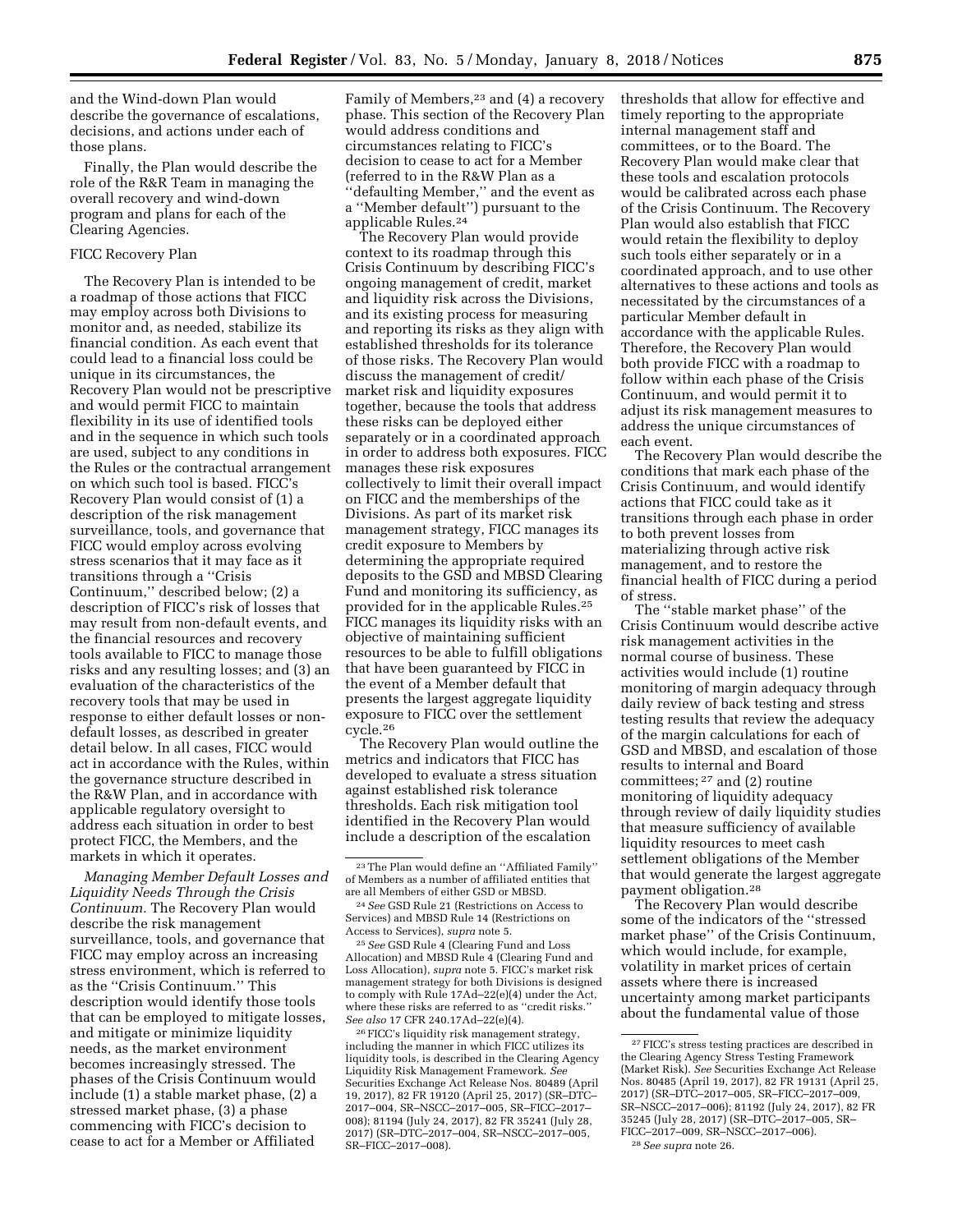assets. This phase would involve general market stresses, when no Member default would be imminent. Within the description of this phase, the Recovery Plan would provide that FICC may take targeted, routine risk management measures as necessary and as permitted by the Rules.

Within the ''Member default phase'' of the Crisis Continuum, the Recovery Plan would provide a roadmap for the existing procedures that FICC would follow in the event of a Member default and any decision by FICC to cease to act for that Member.29 The Recovery Plan would provide that the objectives of FICC's actions upon a Member or Affiliated Family default are to (1) minimize losses and market exposure of the affected Members and the applicable Division's non-defaulting Members; and (2), to the extent practicable, minimize disturbances to the affected markets. The Recovery Plan would describe tools, actions, and related governance for both market risk monitoring and liquidity risk monitoring through this phase. For example, in connection with managing its market risk during this phase, FICC would, pursuant to the applicable Division's Rules, (1) monitor and assess the adequacy of the GSD and MBSD Clearing Fund resources; (2), when necessary and appropriate pursuant to the applicable Division's Rules, assess and collect additional margin requirements; and (3) follow its operational procedures to liquidate the defaulting Member's portfolio. Management of liquidity risk through this phase would involve ongoing monitoring of the adequacy of FICC's liquidity resources, and the Recovery Plan would identify certain actions FICC may deploy as it deems necessary to mitigate a potential liquidity shortfall, which would include, for example, adjusting its strategy for closing out the defaulting Member's portfolio or seeking additional liquidity resources. The Recovery Plan would state that, throughout this phase, relevant information would be escalated and reported to both internal management committees and the Board Risk Committee.

The Recovery Plan would also identify financial resources available to FICC, pursuant to the Rules, to address losses arising out of a Member default. Specifically, GSD Rule 4 and MBSD Rule 4, as each are proposed to be amended by the Loss Allocation Filing,

would provide that losses be satisfied first by applying a ''Corporate Contribution,'' and then, if necessary, by allocating remaining losses to nondefaulting Members.30

The ''recovery phase'' of the Crisis Continuum would describe actions that FICC may take to avoid entering into a wind-down of its business. In order to provide for an effective and timely recovery, the Recovery Plan would describe two stages of this phase: (1) A recovery corridor, during which FICC may experience stress events or observe early warning indicators that allow it to evaluate its options and prepare for the recovery phase; and (2) the recovery phase, which would begin on the date that FICC issues the first Loss Allocation Notice of the second loss allocation round with respect to a given ''Event Period."<sup>31</sup>

FICC expects that significant deterioration of liquidity resources would cause it to enter the recovery corridor stage of this phase, and, as such, the actions it may take at this stage would be aimed at replenishing those resources. Circumstances that could cause it to enter the recovery corridor may include, for example, a rapid and material change in market prices or substantial intraday activity volume by the defaulting Member, neither of which are mitigated by intraday margin calls, or subsequent defaults by other Members or Affiliated Families during a compressed time period. Throughout the recovery

 $^{\rm 31}\rm{The}$  Loss Allocation Filing proposes to amend Rule 4 to introduce the concept of an ''Event Period'' as the ten (10) Business Days beginning on (i) with respect to a Member default, the day on which NSCC notifies Members that it has ceased to act for a Member under the Rules, or (ii) with respect to a non-default loss, the day that NSCC notifies Members of the determination by the Board that there is a non-default loss event, as described in greater detail in that filing. The proposed GSD Rule 4 and MBSD Rule 4 would define a ''round'' as a series of loss allocations relating to an Event Period, and would provide that the first Loss Allocation Notice in a first, second, or subsequent round shall expressly state that such notice reflects the beginning of a first, second, or subsequent round. The maximum allocable loss amount of a round is equal to the sum of the ''Loss Allocation Caps'' (as defined in the proposed GSD Rule 4 and MBSD Rule 4) of those Members included in the round. *See supra* note 9.

corridor, FICC would monitor the adequacy of the Divisions' respective resources and the expected timing of replenishment of those resources, and would do so through the monitoring of certain metrics referred to as ''Corridor Indicators.''

The majority of the Corridor Indicators, as identified in the Recovery Plan, relate directly to conditions that may require either Division to adjust its strategy for hedging and liquidating a defaulting Member's portfolio, and any such changes would include an assessment of the status of the Corridor Indicators. Corridor Indicators would include, for example, effectiveness and speed of FICC's efforts to close out the portfolio of the defaulting Member, and an impediment to the availability of its financial resources. For each Corridor Indicator, the Recovery Plan would identify (1) measures of the indicator, (2) evaluations of the status of the indicator, (3) metrics for determining the status of the deterioration or improvement of the indicator, and (4) ''Corridor Actions,'' which are steps that may be taken to improve the status of the indicator, $32$  as well as management escalations required to authorize those steps. Because FICC has never experienced the default of multiple Members, it has not, historically, measured the deterioration or improvements metrics of the Corridor Indicators. As such, these metrics were chosen based on the business judgment of FICC management.

The Recovery Plan would also describe the reporting and escalation of the status of the Corridor Indicators throughout the recovery corridor. Significant deterioration of a Corridor Indicator, as measured by the metrics set out in the Recovery Plan, would be escalated to the Board. FICC management would review the Corridor Indicators and the related metrics at least annually, and would modify these metrics as necessary in light of observations from simulations of Member defaults and other analyses. Any proposed modifications would be reviewed by the Management Risk Committee and the Board Risk Committee. The Recovery Plan would estimate that FICC may remain in the recovery corridor stage between one day and two weeks. This estimate is based on historical data observed in past

<sup>29</sup>*See* GSD Rule 21 (Restrictions on Access to Services), GSD Rule 22A (Procedures for When the Corporation Ceases to Act), MBSD Rule 14 (Restrictions on Access to Services), and MBSD Rule 17 (Procedures for When the Corporation Ceases to Act), *supra* note 5.

<sup>30</sup>*See supra* note 9. The Loss Allocation Filing proposes to amend GSD Rule 4 and MBSD Rule 4 to define the amount FICC would contribute to address a loss resulting from either a Member default or a non-default event as the ''Corporate Contribution.'' This amount would be 50 percent (50%) of the ''General Business Risk Capital Requirement,'' which is calculated pursuant to the Capital Policy and is an amount sufficient to cover potential general business losses so that FICC can continue operations and services as a going concern if those losses materialize, in compliance with Rule 17Ad–22(e)(15) under the Act. *See also supra* note 7; 17 CFR 240.17Ad–22(e)(15).

<sup>32</sup>The Corridor Actions that would be identified in the Plan are indicative, but not prescriptive; therefore, if FICC needs to consider alternative actions due to the applicable facts and circumstances, the escalation of those alternative actions would follow the same escalation protocol identified in the Plan for the Corridor Indicator to which the action relates.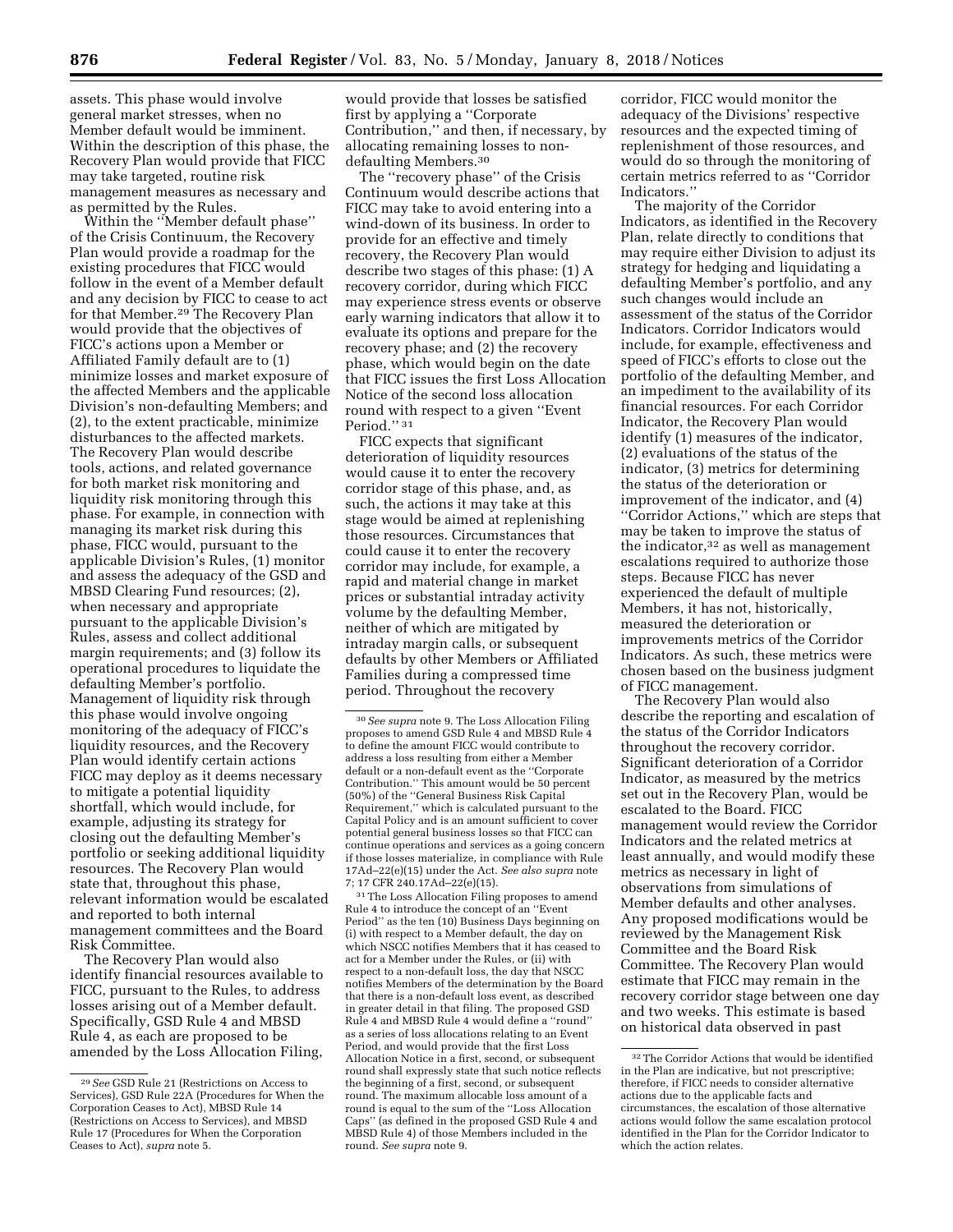Member defaults, the results of simulations of Member defaults, and periodic liquidity analyses conducted by FICC. The actual length of a recovery corridor would vary based on actual market conditions observed on the date and time FICC enters the recovery corridor stage of the Crisis Continuum, and FICC would expect the recovery corridor to be shorter in market conditions of increased stress.

The Recovery Plan would outline steps by which FICC may allocate its losses, and would state that the available tools related to allocation of losses would only be used in this and subsequent phases of the Crisis Continuum.33 The Recovery Plan would also identify tools that may be used to address foreseeable shortfalls of FICC's liquidity resources following a Member default, and would provide that these tools may be used throughout the Crisis Continuum to address liquidity shortfalls if they arise. The goal in managing FICC's qualified liquidity resources is to maximize resource availability in an evolving stress situation, to maintain flexibility in the order and use of sources of liquidity, and to repay any third party lenders of liquidity in a timely manner. Additional voluntary or uncommitted tools to address potential liquidity shortfalls, for example uncommitted bank loans, which may supplement FICC's other liquid resources described herein, would also be identified in the Recovery Plan. The Recovery Plan would state that, due to the extreme nature of a stress event that would cause FICC to consider the use of these liquidity tools, the availability and capacity of these liquidity tools, and the willingness of counterparties to lend, cannot be accurately predicted and are dependent on the circumstances of the applicable stress period, including market price volatility, actual or perceived disruptions in financial markets, the costs to FICC of utilizing these tools, and any potential impact on FICC's credit rating.

As stated above, the Recovery Plan would state that FICC will have entered the recovery phase on the date that it issues the first Loss Allocation Notice of the second loss allocation round with respect to a given Event Period. The Recovery Plan would provide that, during the recovery phase, FICC would continue and, as needed, enhance, the monitoring and remedial actions already

described in connection with previous phases of the Crisis Continuum, and would remain in the recovery phase until its financial resources are expected to be or are fully replenished, or until the Wind-down Plan is triggered, as described below.

The Recovery Plan would describe governance for the actions and tools that may be employed within the Crisis Continuum, which would be dictated by the facts and circumstances applicable to the situation being addressed. Such facts and circumstances would be measured by the Corridor Indicators applicable to that phase of the Crisis Continuum, and, in most cases, by the measures and metrics that are assigned to those Corridor Indicators, as described above. Each of these indicators would have a defined review period and escalation protocol that would be described in the Recovery Plan. The Recovery Plan would also describe the governance procedures around a decision to cease to act for a Member, pursuant to the applicable Division's Rules, and around the management and oversight of the subsequent liquidation of the defaulting Member's portfolio. The Recovery Plan would state that, overall, FICC would retain flexibility in accordance with each Division's Rules, its governance structure, and its regulatory oversight, to address a particular situation in order to best protect FICC and the Members, and to meet the primary objectives, throughout the Crisis Continuum, of minimizing losses and, where consistent and practicable, minimizing disturbance to affected markets.

*Non-Default Losses.* The Recovery Plan would outline how FICC may address losses that result from events other than a Member default. While these matters are addressed in greater detail in other documents, this section of the Plan would provide a roadmap to those documents and an outline for FICC's approach to monitoring and managing losses that could result from a non-default event. The Plan would first identify some of the risks FICC faces that could lead to these losses, which include, for example, the business and profit/loss risks of unexpected declines in revenue or growth of expenses; the operational risks of disruptions to systems or processes that could lead to large losses, including those resulting from, for example, a cyber-attack; and custody or investment risks that could lead to financial losses. The Recovery Plan would describe FICC's overall strategy for the management of these risks, which includes a ''three lines of defense'' approach to risk management

that allows for comprehensive management of risk across the organization.34 The Recovery Plan would also describe FICC's approach to financial risk and capital management. The Plan would identify key aspects of this approach, including, for example, an annual budget process, business line performance reviews with management, and regular review of capital requirements against LNA. These risk management strategies are collectively intended to allow FICC to effectively identify, monitor, and manage risks of non-default losses.

The Plan would identify the two categories of financial resources FICC maintains to cover losses and expenses arising from non-default risks or events as (1) LNA, maintained, monitored, and managed pursuant to the Capital Policy, which include (a) amounts held in satisfaction of the General Business Risk Capital Requirement,35 (b) the Corporate Contribution,36 and (c) other amounts held in excess of FICC's capital requirements pursuant to the Capital Policy; and (2) resources available pursuant to the loss allocation provisions of GSD Rule 4 and MBSD Rule 4.37

The Plan would address the process by which the CFO and the DTCC Treasury group would determine which available LNA resources are most appropriate to cover a loss that is caused by a non-default event. This determination involves an evaluation of a number of factors, including the current and expected size of the loss, the expected time horizon over when the loss or additional expenses would materialize, the current and projected available LNA, and the likelihood LNA could be successfully replenished pursuant to the Replenishment Plan, if triggered.38 Finally the Plan would discuss how FICC would apply its resources to address losses resulting from a non-default event, including the

- 35*See supra* note 30.
- 36*See supra* note 30.
- 37*See supra* note 9.

<sup>33</sup>As these matters are described in greater detail in the Loss Allocation Filing and in the proposed amendments to GSD Rule 4 and MBSD Rule 4, described therein, reference is made to that filing and the details are not repeated here. *See supra*  note 9.

<sup>34</sup>The Clearing Agency Risk Management Framework includes a description of this ''three lines of defense'' approach to risk management, and addresses how FICC comprehensively manages various risks, including operational, general business, investment, custody, and other risks that arise in or are borne by it. *See* Securities Exchange Act Release No. 81635 (September 15, 2017), 82 FR 44224 (September 21, 2017) (SR–DTC–2017–013, SR–FICC–2017–016, SR–NSCC–2017–012). The Clearing Agency Operational Risk Management Framework describes the manner in which FICC manages operational risks, as defined therein. *See*  Securities Exchange Act Release No. 81745 (September 28, 2017), 82 FR 46332 (October 4, 2017) (SR–DTC–2017–014, SR–FICC–2017–017, SR–NSCC–2017–013).

<sup>38</sup>*See supra* note 7.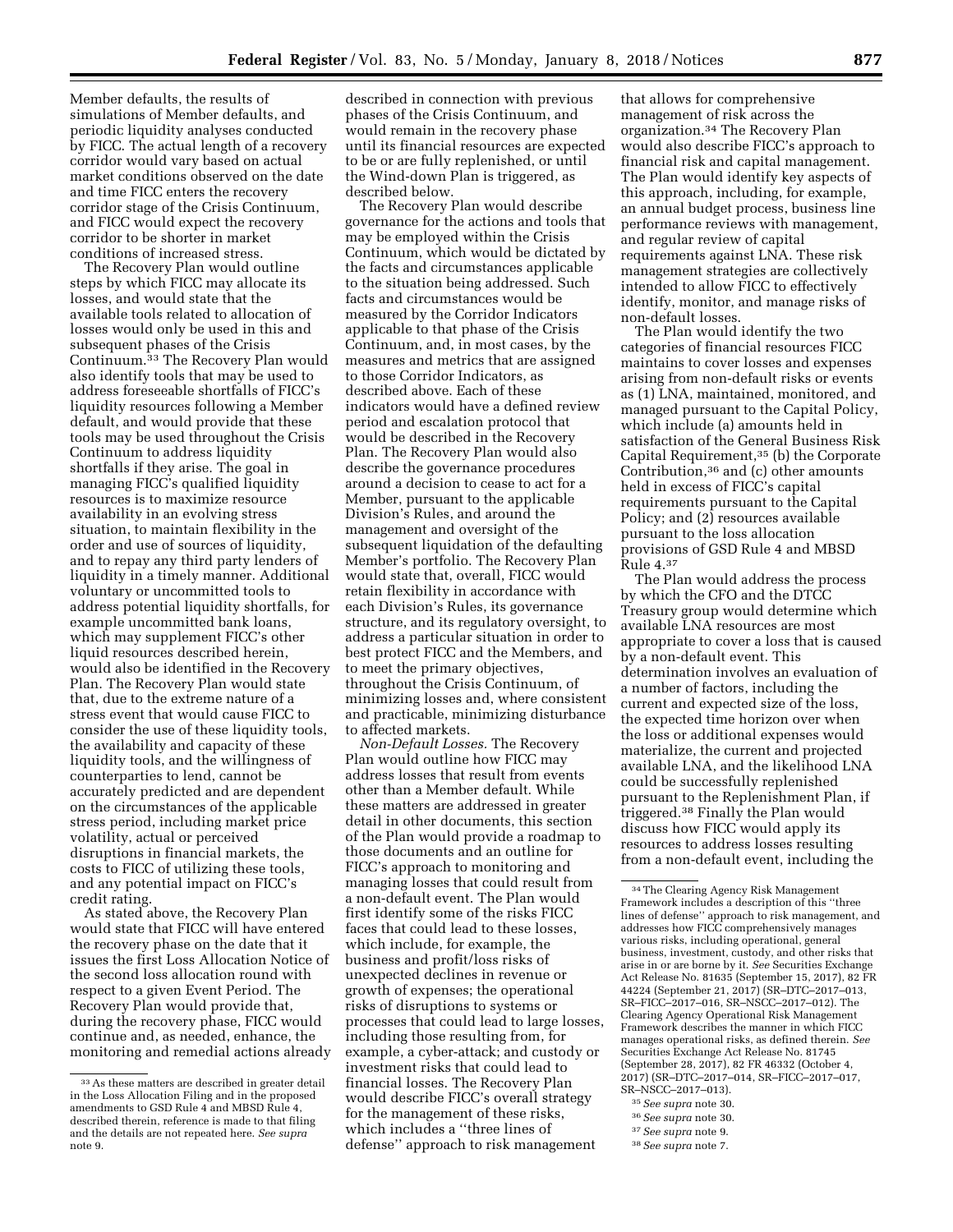order of resources it would apply if the loss or liability exceeds FICC's excess LNA amounts, or is large relative thereto, and the Board has declared the event a ''Declared Non-Default Loss Event'' pursuant to GSD Rule 4 and MBSD Rule 4.39

The Plan would also describe proposed GSD Rule 50 (Market Disruption and Force Majeure) and proposed MBSD Rule 40 (Market Disruption and Force Majeure), which FICC is proposing to adopt in the GSD Rule and MBSD Rules, respectively. This Proposed Rule would provide transparency around how FICC would address extraordinary events that may occur outside its control. Specifically, the Proposed Rule would define a ''Market Disruption Event'' and the governance around a determination that such an event has occurred. The Proposed Rule would also describe FICC's authority to take actions during the pendency of a Market Disruption Event that it deems appropriate to address such an event and facilitate the continuation of its services, if practicable, as described in greater detail below.

The Plan would describe the interaction between the Proposed Rule and FICC's existing processes and procedures addressing business continuity management and disaster recovery (generally, the ''BCM/DR procedures''), making clear that the Proposed Rule is designed to support those BCM/DR procedures and to address circumstances that may be exogenous to FICC and not necessarily addressed by the BCM/DR procedures. Finally, the Plan would describe that, because the operation of the Proposed Rule is specific to each applicable Market Disruption Event, the Proposed Rule does not define a time limit on its application. However, the Plan would note that actions authorized by the Proposed Rule would be limited to the pendency of the applicable Market Disruption Event, as made clear in the Proposed Rule. Overall, the Proposed Rule is designed to mitigate risks caused by Market Disruption Events and, thereby, minimize the risk of financial loss that may result from such events.

*Recovery Tool Characteristics.* The Recovery Plan would describe FICC's evaluation of the tools identified within the Recovery Plan, and its rationale for concluding that such tools are comprehensive, effective, and transparent, and that such tools provide appropriate incentives to Members and minimize negative impact on Members and the financial system, in compliance

with guidance published by the Commission in connection with the adoption of Rule 17Ad–22(e)(3)(ii) under the Act.40 FICC's analysis and the conclusions set forth in this section of the Recovery Plan are described in greater detail in Item 3(b) of this filing, below.

#### FICC Wind-Down Plan

The Wind-down Plan would provide the framework and strategy for the orderly wind-down of FICC if the use of the recovery tools described in the Recovery Plan do not successfully return FICC to financial viability. While FICC believes that, given the comprehensive nature of the recovery tools, such event is extremely unlikely, as described in greater detail below, FICC is proposing a wind-down strategy that provides for (1) the transfer of FICC's business, assets and memberships of both Divisions to another legal entity, (2) such transfer being effected in connection with proceedings under Chapter 11 of the U.S. Federal Bankruptcy Code,<sup>41</sup> and (3) after effectuating this transfer, FICC liquidating any remaining assets in an orderly manner in bankruptcy proceedings. FICC believes that the proposed transfer approach to a winddown would meet its objectives of (1) assuring that FICC's critical services will be available to the market as long as there are Members in good standing, and (2) minimizing disruption to the operations of Members and financial markets generally that might be caused by FICC's failure.

In describing the transfer approach to FICC's Wind-down Plan, the Plan would identify the factors that FICC considered in developing this approach, including the fact that FICC does not own material assets that are unrelated to its clearance and settlement activities. As such, a business reorganization or ''bail-in'' of debt approach would be unlikely to mitigate significant losses. Additionally, FICC's approach was developed in consideration of its critical and unique position in the U.S. markets, which precludes any approach that would cause FICC's critical services to no longer be available.

First, the Wind-down Plan would describe the potential scenarios that could lead to the wind-down of FICC, and the likelihood of such scenarios. The Wind-down Plan would identify the time period leading up to a decision to wind-down FICC as the ''Runway

Period.'' This period would follow the implementation of any recovery tools, as it may take a period of time, depending on the severity of the market stress at that time, for these tools to be effective or for FICC to realize a loss sufficient to cause it to be unable to effectuate settlements and repay its obligations.<sup>42</sup> The Wind-down Plan would identify some of the indicators that it has entered this Runway Period, which would include, for example, successive Member defaults, significant Member retirements thereafter, and FICC's inability to replenish its financial resources following the liquidation of the portfolio of the defaulting Member(s).

The trigger for implementing the Wind-down Plan would be a determination by the Board that recovery efforts have not been, or are unlikely to be, successful in returning FICC to viability as a going concern. As described in the Plan, FICC believes this is an appropriate trigger because it is both broad and flexible enough to cover a variety of scenarios, and would align incentives of FICC and the Members to avoid actions that might undermine FICC's recovery efforts. Additionally, this approach takes into account the characteristics of FICC's recovery tools and enables the Board to consider (1) the presence of indicators of a successful or unsuccessful recovery, and (2) potential for knock-on effects of continued iterative application of FICC's recovery tools.

The Wind-down Plan would describe the general objectives of the transfer strategy, and would address assumptions regarding the transfer of FICC's critical services, business, assets and membership, and the assignment of GSD's link with another FMI, to another legal entity that is legally, financially, and operationally able to provide FICC's critical services to entities that wish to continue their membership following the transfer (''Transferee''). The Winddown Plan would provide that the Transferee would be either (1) a third party legal entity, which may be an existing or newly established legal entity or a bridge entity formed to operate the business on an interim basis to enable the business to be transferred subsequently (''Third Party Transferee''); or (2) an existing, debt-free failover legal entity established ex-ante

<sup>39</sup>*See supra* note 9.

<sup>40</sup>Standards for Covered Clearing Agencies, Securities Exchange Act Release No. 78961 (September 28, 2016), 81 FR 70786 (October 13, 2016) (S7-03-14).

<sup>2016) (</sup>S7–03–14). 41 11 U.S.C. 1101 *et seq.* 

<sup>42</sup>The Wind-down Plan would state that, given FICC's position as a user-governed financial market utility, it is possible that Members might voluntarily elect to provide additional support during the recovery phase leading up to a potential trigger of the Wind-down Plan, but would also make clear that FICC cannot predict the willingness of Members to do so.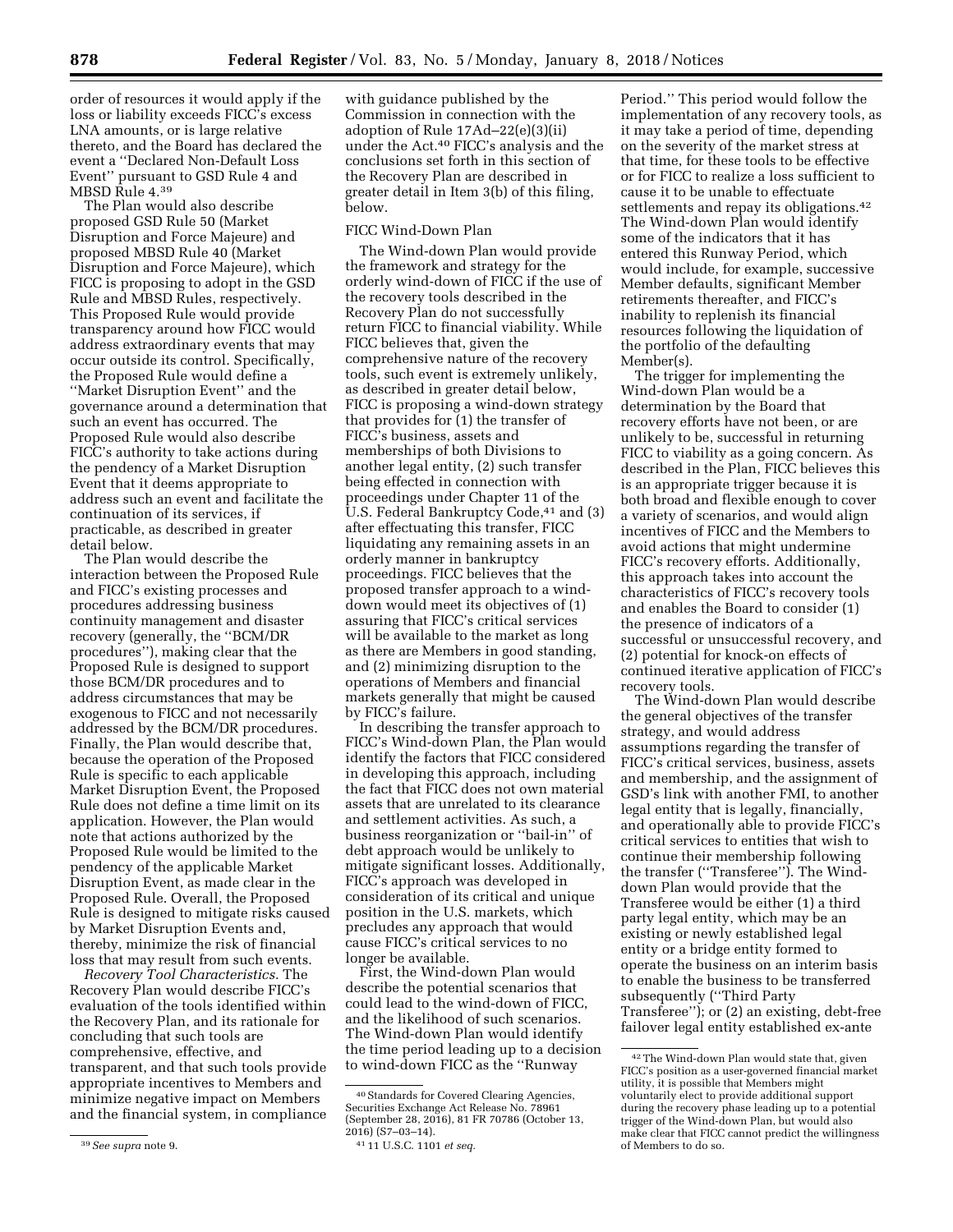by DTCC (''Failover Transferee'') to be used as an alternative Transferee in the event that no viable or preferable Third Party Transferee timely commits to acquire FICC's business. FICC would seek to identify the proposed Transferee, and negotiate and enter into transfer arrangements during the Runway Period and prior to making any filings under Chapter 11 of the U.S. Federal Bankruptcy Code.<sup>43</sup> As stated above, the Wind-down Plan would anticipate that the transfer to the Transferee be effected in connection with proceedings under Chapter 11 of the U.S. Federal Bankruptcy Code, and pursuant to a bankruptcy court order under Section 363 of the Bankruptcy Code, such that the transfer would be free and clear of claims against, and interests in, FICC, except to the extent expressly provided in the court's order.44

In order to effect a timely transfer of its services and minimize the market and operational disruption of such transfer, FICC would expect to transfer all of its critical services and any noncritical services that are ancillary and beneficial to a critical service, or that otherwise have substantial user demand from the continuing membership. Following the transfer, the Wind-down Plan would anticipate that the Transferee and its continuing membership would determine whether to continue to provide any transferred non-critical service on an ongoing basis, or terminate the non-critical service following some transition period. FICC's Wind-down Plan would anticipate that the Transferee would enter into a transition services agreement with DTCC so that DTCC would continue to provide the shared services it currently provides to FICC, including staffing, infrastructure and operational support. The Wind-down Plan would also anticipate the assignment of FICC's link arrangements, including its arrangements with clearing banks and GSD's cross-margining arrangement with CME, described above, to the Transferee.45 The Wind-down Plan would provide that Members' open

positions existing prior to the effective time of the transfer would be addressed by the provisions of the proposed Winddown Rule, as defined and described below, and the existing GSD Rule 22B (Corporation Default) and MBSD Rule 17 (Corporation Default) (collectively, ''Corporation Default Rule''), as applicable, and that the Transferee would not acquire any pending or open transactions with the transfer of the business.46 The Wind-down Plan would anticipate that the Transferee would accept transactions for processing with a trade date from and after the effective time of the transfer.

The Wind-down Plan would provide that, following the effectiveness of the transfer to the Transferee, the winddown of FICC would involve addressing any residual claims against FICC through the bankruptcy process and liquidating the legal entity. As such, and as stated above, the Wind-down Plan does not contemplate FICC continuing to provide services in any capacity following the transfer time, and any services not transferred would be terminated. The Wind-down Plan would also identify the key dependencies for the effectiveness of the transfer, which include regulatory approvals that would permit the Transferee to be legally qualified to provide the transferred services from and after the transfer, and approval by the applicable bankruptcy court of, among other things, the proposed sale, assignments, and transfers to the Transferee.

The Wind-down Plan would address governance matters related to the execution of the transfer of FICC's business and its wind-down. The Winddown Plan would address the duties of the Board to execute the wind-down of FICC in conformity with (1) the Rules, (2) the Board's fiduciary duties, which mandate that it exercise reasonable business judgment in performing these duties, and (3) FICC's regulatory obligations under the Act as a registered clearing agency. The Wind-down Plan would also identify certain factors the Board may consider in making these decisions, which would include, for example, whether FICC could safely stabilize the business and protect its value without seeking bankruptcy protection, and FICC's ability to continue to meet its regulatory requirements.

The Wind-down Plan would describe (1) actions FICC or DTCC may take to prepare for wind-down in the period before FICC experiences any financial distress, (2) actions FICC would take both during the recovery phase and the

Runway Period to prepare for the execution of the Wind-down Plan, and (3) actions FICC would take upon commencement of bankruptcy proceedings to effectuate the Winddown Plan.

Finally, the Wind-down Plan would include an analysis of the estimated time and costs to effectuate the plan, and would provide that this estimate be reviewed and approved by the Board annually. In order to estimate the length of time it might take to achieve a recovery or orderly wind-down of FICC's critical operations, as contemplated by the R&W Plan, the Wind-down Plan would include an analysis of the possible sequencing and length of time it might take to complete an orderly wind-down and transfer of critical operations, as described in earlier sections of the R&W Plan. The Wind-down Plan would also include in this analysis consideration of other factors, including the time it might take to complete any further attempts at recovery under the Recovery Plan. The Wind-down Plan would then multiply this estimated length of time by FICC's average monthly operating expenses, including adjustments to account for changes to FICC's profit and expense profile during these circumstances, over the previous twelve months to determine the amount of LNA that it should hold to achieve a recovery or orderly wind-down of FICC's critical operations. The estimated wind-down costs would constitute the ''Recovery/ Wind-down Capital Requirement'' under the Capital Policy.47 Under that policy, the General Business Risk Capital Requirement is calculated as the greatest of three estimated amounts, one of which is this Recovery/Wind-down Capital Requirement.48

The R&W Plan is designed as a roadmap, and the types of actions that may be taken both leading up to and in connection with implementation of the Wind-down Plan would be primarily addressed in other supporting documentation referred to therein.

The Wind-down Plan would address proposed GSD Rule 22D and MBSD Rule 17B (Wind-down of the Corporation), which would be adopted to facilitate the implementation of the Wind-down Plan, and are discussed below.

### Proposed Rules

In connection with the adoption of the R&W Plan, FICC is proposing to adopt the Proposed Rules, each described below. The Proposed Rules

<sup>43</sup>*See* 11 U.S.C. *et seq.* 

<sup>&</sup>lt;sup>45</sup> The proposed transfer arrangements outlined in the Wind-down Plan do not contemplate the transfer of any credit or funding agreements, which are generally not assignable by FICC. However, to the extent the Transferee adopts rules substantially identical to those FICC has in effect prior to the transfer, it would have the benefit of any rulesbased liquidity funding. The Wind-down Plan contemplates that neither of the Divisions' respective Clearing Funds would be transferred to the Transferee, as they are not held in a bankruptcy remote manner and they are the primary prefunded liquidity resource to be accessed in the recovery

phase. 46*See supra* note 5.

<sup>47</sup>*See supra* note 7.

<sup>48</sup>*See supra* note 7.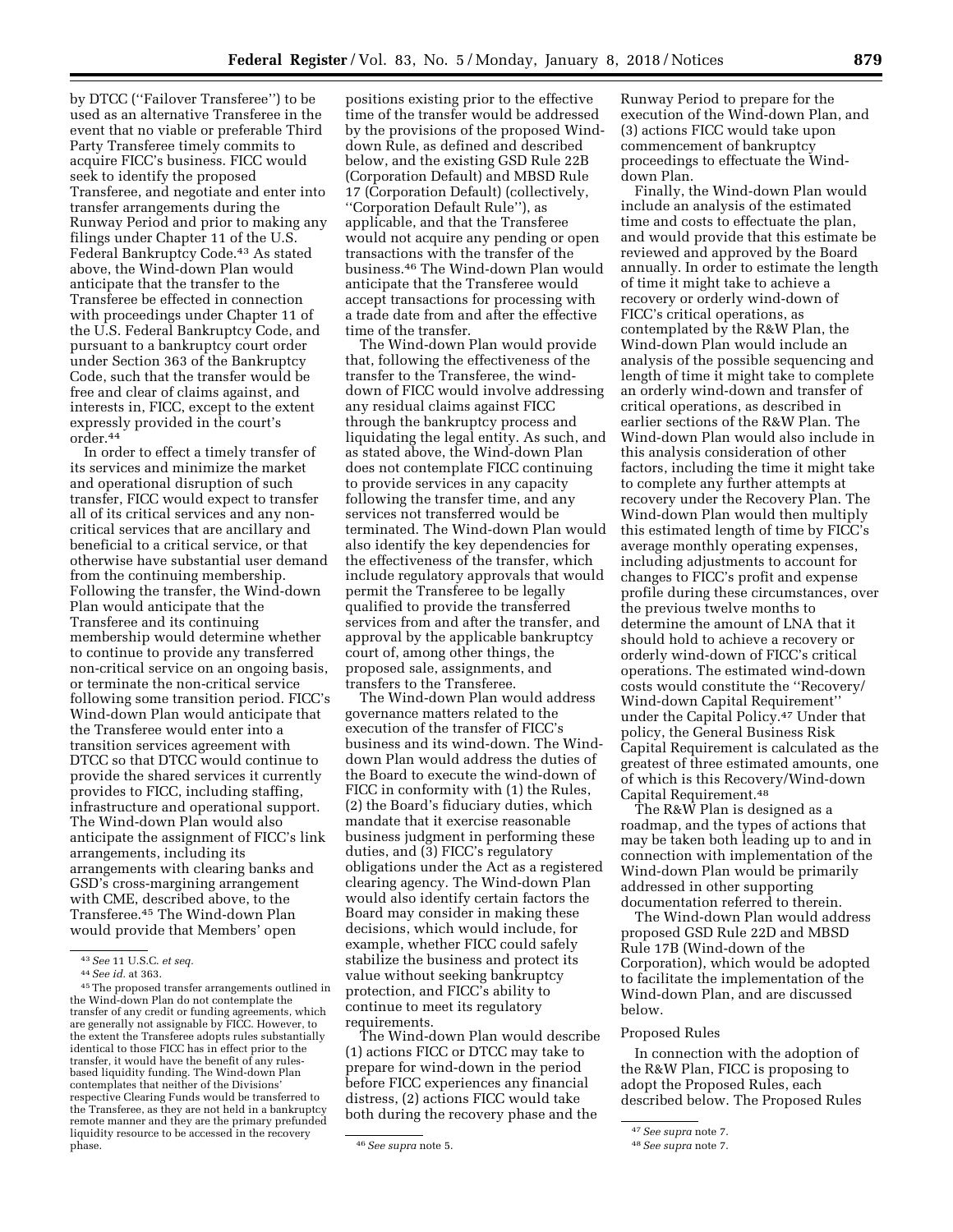would facilitate the execution of the R&W Plan and would provide Members and Limited Members with transparency as to critical aspects of the Plan, particularly as they relate to the rights and responsibilities of both FICC and Members. The Proposed Rules also provide a legal basis to these aspects of the Plan.

GSD Rule 22D and MBSD Rule 17B (Wind-down of the Corporation)

The proposed GSD Rule 22D and MBSD Rule 17B (collectively, ''Winddown Rule'') would be adopted by both Divisions to facilitate the execution of the Wind-down Plan. The Wind-down Rule would include a proposed set of defined terms that would be applicable only to the provisions of this Proposed Rule. The Wind-down Rule would make clear that a wind-down of FICC's business would occur (1) after a decision is made by the Board, and (2) in connection with the transfer of FICC's services to a Transferee, as described therein. Because GSD and MBSD are both divisions of FICC, the individual Wind-down Rules are designed to work together. A decision by the Board to initiate the Wind-down Plan would be pursuant to, and trigger the provisions of, the Wind-down Rule of each Division simultaneously. Generally, the proposed Wind-down Rule is designed to create clear mechanisms for the transfer of Eligible Members, Eligible Limited Members, and Settling Banks (as these terms would be defined in the Wind-down Rule), and FICC's business in order to provide for continued access to critical services and to minimize disruption to the markets in the event the Wind-down Plan is initiated.

*Wind-down Trigger.* First, the Proposed Rule would make clear that the Board is responsible for initiating the Wind-down Plan, and would identify the criteria the Board would consider when making this determination. As provided for in the Wind-down Plan and in the proposed Wind-down Rule, the Board would initiate the Plan if, in the exercise of its business judgment and subject to its fiduciary duties, it has determined that the execution of the Recovery Plan has not or is not likely to restore FICC to viability as a going concern, and the implementation of the Wind-down Plan, including the transfer of FICC's business, is in the best interests of FICC, Members and Limited Members of both Divisions, its shareholders and creditors, and the U.S. financial markets.

*Identification of Critical Services; Designation of Dates and Times for Specific Actions.* The Proposed Rule

would provide that, upon making a determination to initiate the Winddown Plan, the Board would identify the critical and non-critical services that would be transferred to the Transferee at the Transfer Time (as defined below and in the Proposed Rule), as well as any non-critical services that would not be transferred to the Transferee. The proposed Wind-down Rule would establish that any services transferred to the Transferee will only be provided by the Transferee as of the Transfer Time, and that any non-critical services that are not transferred to the Transferee would be terminated at the Transfer Time. The Proposed Rule would also provide that the Board would establish (1) an effective time for the transfer of FICC's business to a Transferee (''Transfer Time''), (2) the last day that transactions may be submitted to either Division for processing (''Last Transaction Acceptance Date''), and (3) the last day that transactions submitted to either Division will be settled (''Last Settlement Date'').

*Treatment of Pending Transactions.*  The Wind-down Rule would also authorize the Board to provide for the settlement of pending transactions of either Division prior to the Transfer Time, so long as the applicable Division's Corporation Default Rule has not been triggered. For example, the Proposed Rule would provide the Board with the ability to, if it deems practicable, based on FICC's resources at that time, allow pending transactions of either Division to complete prior to the transfer of FICC's business to a Transferee. The Board would also have the ability to allow Members to only submit trades to the applicable Division that would effectively offset pending positions or provide that transactions will be processed in accordance with special or exception processing procedures. The Proposed Rule is designed to enable these actions in order to facilitate settlement of pending transactions of the applicable Division and reduce claims against FICC that would have to be satisfied after the transfer has been effected. If none of these actions are deemed practicable (or if the applicable Division's Corporation Default Rule has been triggered with respect to a Division), then the provisions of the proposed Corporation Default Rule would apply to the treatment of open, pending transactions of such Division.

The Proposed Rule would make clear, however, that neither Division would accept any transactions for processing after the Last Transaction Acceptance Date or which are designated to settle after the Last Settlement Date for such

Division. Any transactions to be processed and/or settled after the Transfer Time would be required to be submitted to the Transferee, and would not be FICC's responsibility.

*Notice Provisions.* The proposed Wind-down Rule would provide that, upon a decision to implement the Winddown Plan, FICC would provide its Members and Limited Members and its regulators with a notice that includes material information relating to the Wind-down Plan and the anticipated transfer of the membership of both Divisions and business, including, for example, (1) a brief statement of the reasons for the decision to implement the Wind-down Plan; (2) identification of the Transferee and information regarding the transaction by which the transfer of FICC's business would be effected; (3) the Transfer Time, Last Transaction Acceptance Date, and Last Settlement Date; and (4) identification of Eligible Members and Eligible Limited Members, and the critical and non-critical services that would be transferred to the Transferee at the Transfer Time, as well as those Non-Eligible Members and Non-Eligible Limited Members (as defined in the Proposed Rule), and any non-critical services that would not be included in the transfer. FICC would also make available the rules and procedures and membership agreements of the Transferee.

*Transfer of Membership.* The proposed Wind-down Rule would address the expected transfer of both Divisions' membership to the Transferee, which FICC would seek to effectuate by entering into an arrangement with a Failover Transferee, or by using commercially reasonable efforts to enter into such an arrangement with a Third Party Transferee. Therefore, the Wind-down Rule would provide Members, Limited Members and Settling Banks with notice that, in connection with the implementation of the Wind-down Plan and with no further action required by any party, (1) their membership with the applicable Division would transfer to the Transferee, (2) they would become party to a membership agreement with such Transferee, and (3) they would have all of the rights and be subject to all of the obligations applicable to their membership status under the rules of the Transferee. These provisions would not apply to any Member or Limited Member that is either in default of an obligation to FICC or has provided notice of its election to withdraw its membership from the applicable Division. Further, the proposed Winddown Rule would make clear that it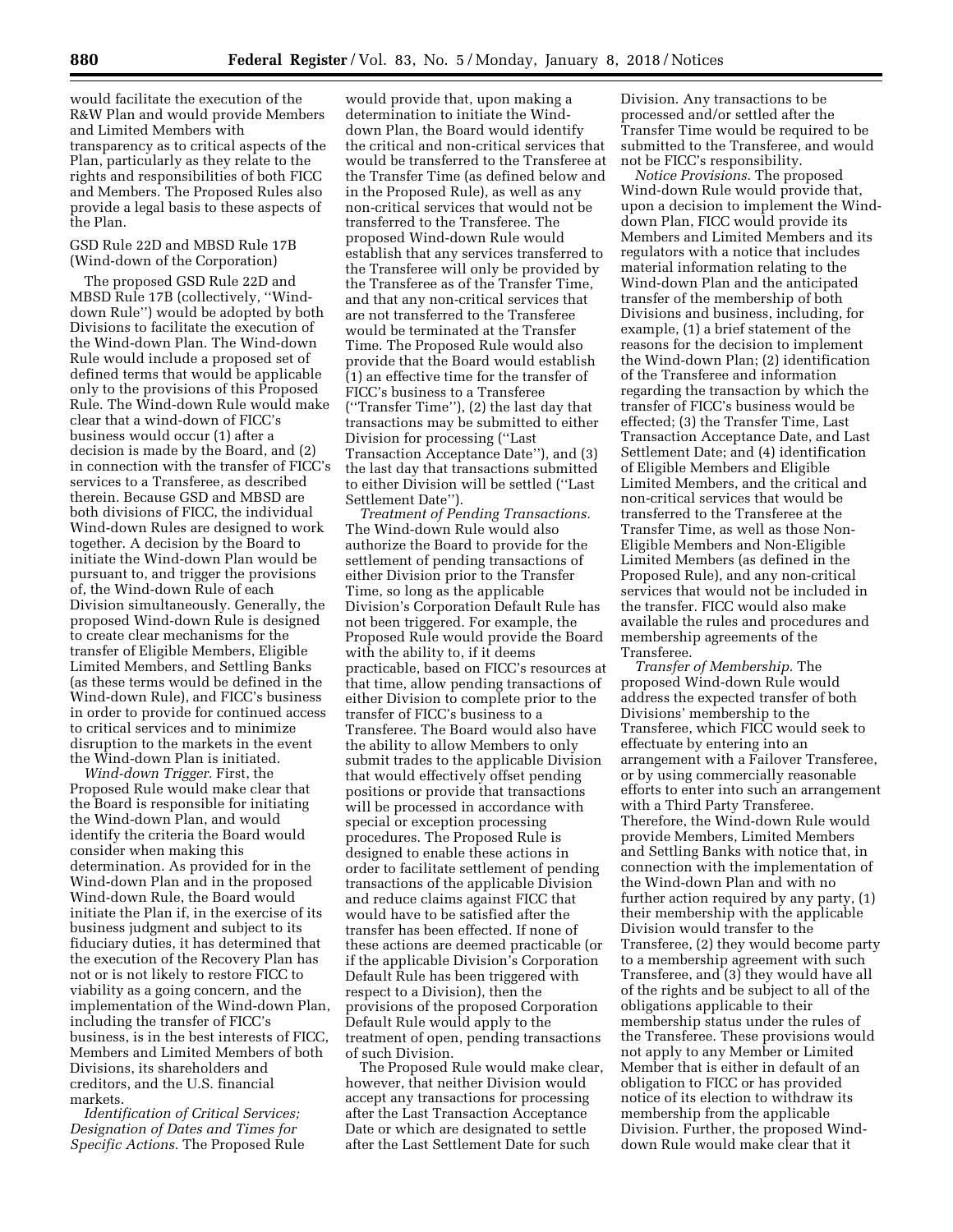would not prohibit (1) Members and Limited Members that are not transferred by operation of the Winddown Rule from applying for membership with the Transferee, or (2) Members, Limited Members, and Settling Banks that would be transferred to the Transferee from withdrawing from membership with the Transferee.<sup>49</sup>

*Comparability Period.* The proposed automatic mechanism for the transfer of both Divisions' memberships is intended to provide the membership with continuous access to critical services in the event of FICC's winddown, and to facilitate the continued prompt and accurate clearance and settlement of securities transactions. Further to this goal, the proposed Winddown Rule would provide that FICC would enter into arrangements with a Failover Transferee, or would use commercially reasonable efforts to enter into arrangements with a Third Party Transferee, providing that, in either case, with respect to the critical services and any non-critical services that are transferred from FICC to the Transferee, for at least a period of time to be agreed upon (''Comparability Period''), the business transferred from FICC to the Transferee would be operated in a manner that is comparable to the manner in which the business was previously operated by FICC. Specifically, the proposed Wind-down Rule would provide that: (1) The rules of the Transferee and terms of membership agreements would be comparable in substance and effect to the analogous Rules and membership agreements of FICC; (2) the rights and obligations of any Members, Limited Members and Settling Banks that are transferred to the Transferee would be comparable in substance and effect to their rights and obligations as to FICC; and (3) the Transferee would operate the transferred business and provide any services that are transferred in a comparable manner to which such services were provided by FICC. The purpose of these provisions and the intended effect of the proposed Winddown Rule is to facilitate a smooth transition of FICC's business to a Transferee and to provide that, for at least the Comparability Period, the Transferee (1) would operate the transferred business in a manner that is comparable in substance and effect to the manner in which the business was

49The Members and Limited Members whose membership is transferred to the Transferee pursuant to the proposed Wind-down Rule would submit transactions to be processed and settled subject to the rules and procedures of the Transferee, including any applicable margin charges or other financial obligations.

operated by FICC, and (2) would not require sudden and disruptive changes in the systems, operations and business practices of the new members of the Transferee.

*Subordination of Claims Provisions and Miscellaneous Matters.* The proposed Wind-down Rule would also include a provision addressing the subordination of unsecured claims against FICC of its Members and Limited Members who fail to participate in FICC's recovery efforts (*i.e.,* such firms are delinquent in their obligations to FICC or elect to retire from FICC in order to minimize their obligations with respect to the allocation of losses, pursuant to the Rules). This provision is designed to incentivize Members to participate in FICC's recovery efforts.50

The proposed Wind-down Rule would address other ex-ante matters, including provisions providing that its Members, Limited Members and Settling Banks (1) will assist and cooperate with FICC to effectuate the transfer of FICC's business to a Transferee, (2) consent to the provisions of the rule, and (3) grant FICC power of attorney to execute and deliver on their behalf documents and instruments that may be requested by the Transferee. Finally, the Proposed Rule would include a limitation of liability for any actions taken or omitted to be taken by FICC pursuant to the Proposed Rule.

GSD Rule 50 and MBSD Rule 40 (Market Disruption and Force Majeure)

The proposed GSD Rule 50 and MBSD Rule 40 (Market Disruption and Force Majeure) (collectively, ''Force Majeure Rule'') would address FICC's authority to take certain actions upon the occurrence, and during the pendency, of a ''Market Disruption Event,'' as defined therein. Because GSD and MBSD are both divisions of FICC, the individual Force Majeure Rules are designed to work together. A decision by the Board or management of FICC that a Market Disruption Event has occurred in accordance with the Force Majeure Rule would trigger the provisions of the Force Majeure Rule of each Division simultaneously. The Proposed Rule is designed to clarify FICC's ability to take actions to address extraordinary events outside of the control of FICC and of the

memberships of the Divisions, and to mitigate the effect of such events by facilitating the continuity of services (or, if deemed necessary, the temporary suspension of services). To that end, under the proposed Force Majeure Rule, FICC would be entitled, during the pendency of a Market Disruption Event, to (1) suspend the provision of any or all services, and (2) take, or refrain from taking, or require its Members and Limited Members to take, or refrain from taking, any actions it considers appropriate to address, alleviate, or mitigate the event and facilitate the continuation of FICC's services as may be practicable.

The proposed Force Majeure Rule would identify the events or circumstances that would be considered a ''Market Disruption Event,'' including, for example, events that lead to the suspension or limitation of trading or banking in the markets in which FICC operates, or the unavailability or failure of any material payment, bank transfer, wire or securities settlement systems. The proposed Force Majeure Rule would define the governance procedures for how FICC would determine whether, and how, to implement the provisions of the rule. A determination that a Market Disruption Event has occurred would generally be made by the Board, but the Proposed Rule would provide for limited, interim delegation of authority to a specified officer or management committee if the Board would not be able to take timely action. In the event such delegated authority is exercised, the proposed Force Majeure Rule would require that the Board be convened as promptly as practicable, no later than five Business Days after such determination has been made, to ratify, modify, or rescind the action. The proposed Force Majeure Rule would also provide for prompt notification to the Commission, and advance consultation with Commission staff, when practicable. The Proposed Rule would require Members and Limited Members to notify FICC immediately upon becoming aware of a Market Disruption Event, and, likewise, would require FICC to notify Members and Limited Members if it has triggered the Proposed Rule.

Finally, the Proposed Rule would address other related matters, including a limitation of liability for any failure or delay in performance, in whole or in part, arising out of the Market Disruption Event.

# Proposed Changes to GSD Rules, MBSD Rules, and EPN Rules

In order to incorporate the Proposed Rules into the Rules and the EPN Rules,

<sup>50</sup>Nothing in the proposed Wind-down Rule would seek to prevent a Member, Limited Member or Settling Bank that retired its membership at either of the Divisions from applying for membership with the Transferee. Once its FICC membership is terminated, however, such firm would not be able to benefit from the membership assignment that would be effected by this proposed Wind-down Rule, and it would have to apply for membership directly with the Transferee, subject to its membership application and review process.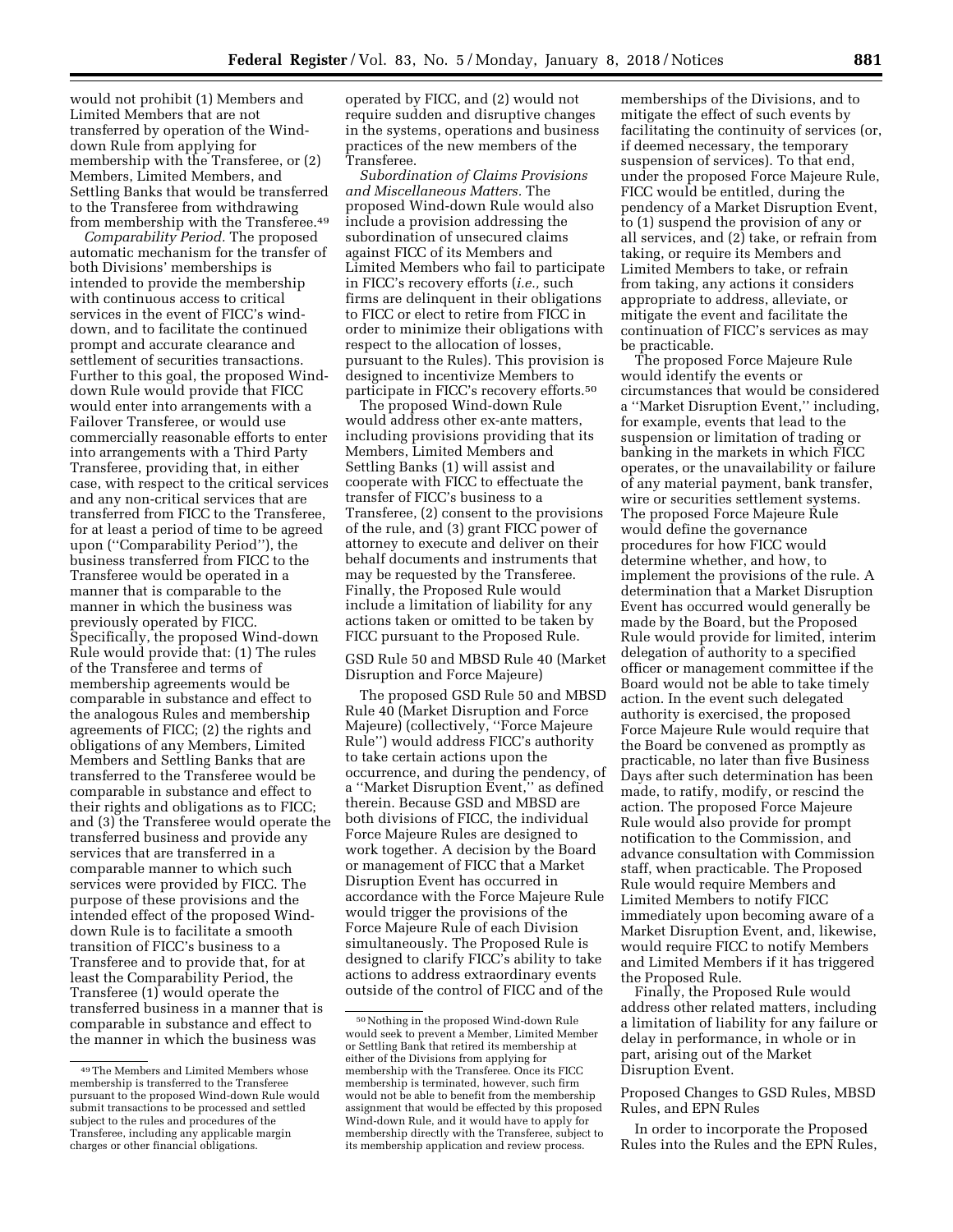FICC is also proposing to amend (1) GSD Rule 3A (Sponsoring Members and Sponsored Members), GSD Rule 3B (Centrally Cleared Institutional Triparty Service) and GSD Rule 13 (Funds-Only Settlement); (2) MBSD Rule 3A (Cash Settlement Bank Members); and (3) Rule 1 of the EPN Rules. As shown on Exhibit 5b, these proposed changes would clarify that certain types of Limited Members, as identified in those rules, would be subject to the Proposed Rules.

### 2. Statutory Basis

FICC believes that the proposal is consistent with the requirements of the Act and the rules and regulations thereunder applicable to a registered clearing agency. In particular, FICC believes that the R&W Plan, each of the Proposed Rules and the other proposed changes to the Rules and the EPN Rules are consistent with Section 17A(b)(3)(F) of the Act,51 the R&W Plan and each of the Proposed Rules are consistent with Rule  $17\text{Ad}-22(e)(3)(ii)$  under the Act,<sup>52</sup> and the R&W Plan is consistent with Rule  $17\text{Ad}-22$ (e)(15)(ii) under the Act,<sup>53</sup> for the reasons described below.

Section 17A(b)(3)(F) of the Act requires, in part, that the rules of FICC be designed to promote the prompt and accurate clearance and settlement of securities transactions, and to assure the safeguarding of securities and funds which are in the custody or control of FICC or for which it is responsible.<sup>54</sup> The Recovery Plan and the proposed Force Majeure Rule would promote the prompt and accurate clearance and settlement of securities transactions by providing FICC with a roadmap for actions it may employ to mitigate losses, and monitor and, as needed, stabilize, its financial condition, which would allow it to continue its critical clearance and settlement services in stress situations. Further, as described above, the Recovery Plan is designed to identify the actions and tools FICC may use to address and minimize losses to both FICC and Members. The Recovery Plan and the proposed Force Majeure Rule would provide FICC's management and the Board with guidance in this regard by identifying the indicators and governance around the use and application of such tools to enable them to address stress situations in a manner most appropriate for the circumstances. Therefore, the Recovery Plan and the proposed Force Majeure Rule would also contribute to the safeguarding of

securities and funds which are in the custody or control of FICC or for which it is responsible by enabling actions that would address and minimize losses.

The Wind-down Plan and the proposed Wind-down Rule, which would facilitate the implementation of the Wind-down Plan, would also promote the prompt and accurate clearance and settlement of securities transactions and assure the safeguarding of securities and funds which are in the custody or control of FICC or for which it is responsible. The Wind-down Plan and the proposed Wind-down Rule would collectively establish a framework for the transfer and orderly wind-down of FICC's business. These proposals would establish clear mechanisms for the transfer of FICC's critical services and membership. By doing so, the Wind-down Plan and this Proposed Rule are designed to facilitate the continuity of FICC's critical services and enable Members and Limited Members to maintain access to FICC's services through the transfer of the Divisions' memberships in the event the Wind-down Plan is triggered by the Board. Therefore, by facilitating the continuity of FICC's critical clearance and settlement services, FICC believes the proposals would promote the prompt and accurate clearance and settlement of securities transactions. Further, by creating a framework for the transfer and orderly wind-down of FICC's business, FICC believes the proposals would enhance the safeguarding of securities and funds which are in the custody or control of FICC or for which it is responsible.

Finally, the other proposed changes to the Rules and the EPN Rules would clarify the application of the Proposed Rules to certain types of Limited Members and would enable these Limited Members to readily understand their rights and obligations. As such, FICC believes these proposed changes would enable Limited Members that are governed by the applicable rules to have a better understanding of those rules and, thereby, would assist in promoting the prompt and accurate clearance and settlement of securities transactions.

Therefore, FICC believes the R&W Plan, each of the Proposed Rules, and the other proposed changes are consistent with the requirements of Section  $17A(b)(3)(F)$  of the Act.<sup>55</sup>

Rule 17Ad–22(e)(3)(ii) under the Act requires FICC to establish, implement, maintain and enforce written policies and procedures reasonably designed to maintain a sound risk management framework for comprehensively

managing legal, credit, liquidity, operational, general business, investment, custody, and other risks that arise in or are borne by the covered clearing agency, which includes plans for the recovery and orderly wind-down of the covered clearing agency necessitated by credit losses, liquidity shortfalls, losses from general business risk, or any other losses.56 The R&W Plan and each of the Proposed Rules are designed to meet the requirements of Rule 17Ad–22(e)(3)(ii).57

The R&W Plan would be maintained by FICC in compliance with Rule 17Ad– 22(e)(3)(ii) in that it provides plans for the recovery and orderly wind-down of FICC necessitated by credit losses, liquidity shortfalls, losses from general business risk, or any other losses, as described above.58 Specifically, the Recovery Plan would define the risk management activities, stress conditions and indicators, and tools that FICC may use to address stress scenarios that could eventually prevent it from being able to provide its critical services as a going concern. Through the framework of the Crisis Continuum, the Recovery Plan would address measures that FICC may take to address risks of credit losses and liquidity shortfalls, and other losses that could arise from a Member default. The Recovery Plan would also address the management of general business risks and other non-default risks that could lead to losses.

The Wind-down Plan would be triggered by a determination by the Board that recovery efforts have not been, or are unlikely to be, successful in returning FICC to viability as a going concern. Once triggered, the Winddown Plan would set forth clear mechanisms for the transfer of the memberships of both Divisions and FICC's business, and would be designed to facilitate continued access to FICC's critical services and to minimize market impact of the transfer. By establishing the framework and strategy for the execution of the transfer and winddown of FICC in order to facilitate continuous access to FICC's critical services, the Wind-down Plan establishes a plan for the orderly winddown of FICC. Therefore, FICC believes the R&W Plan would provide plans for the recovery and orderly wind-down of the covered clearing agency necessitated by credit losses, liquidity shortfalls, losses from general business risk, or any other losses, and, as such, meets the

<sup>51</sup> 15 U.S.C. 78q–1(b)(3)(F).

<sup>52</sup> 17 CFR 240.17Ad–22(e)(3)(ii).

<sup>53</sup> *Id.* at 240.17Ad–22(e)(15)(ii).

<sup>54</sup> 15 U.S.C. 78q–1(b)(3)(F). 55 *Id.* 

<sup>56</sup> 17 CFR 240.17Ad–22(e)(3)(ii).

<sup>57</sup> *Id.*  58 *Id.*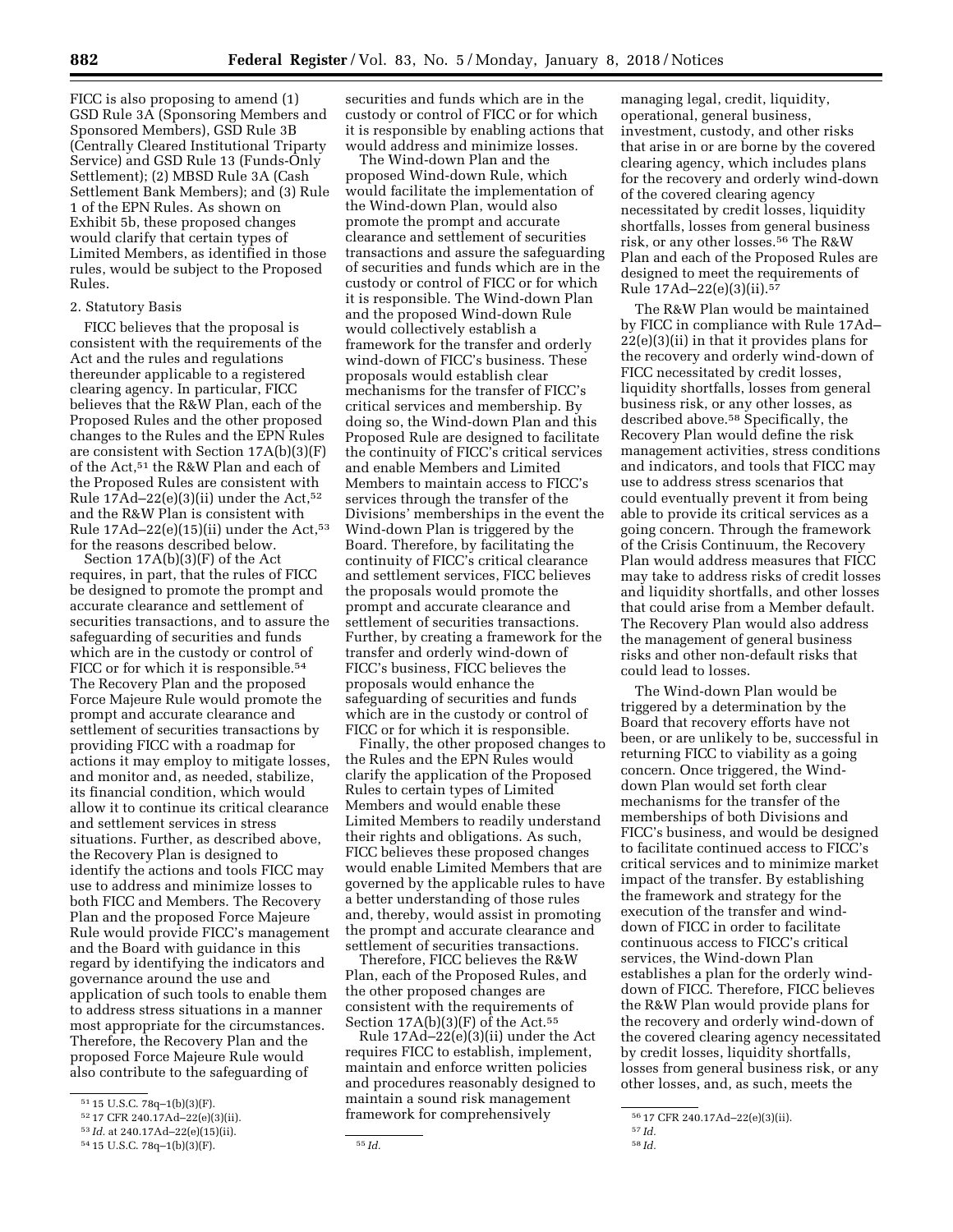requirements of Rule 17Ad–  $22(e)(3)(ii).$ <sup>59</sup>

As described in greater detail above, the Proposed Rules are designed to facilitate the execution of the R&W Plan, provide Members and Limited Members with transparency regarding the material provisions of the Plan, and provide FICC with a legal basis for implementation of those provisions. As such, FICC also believes the Proposed Rules meet the requirements of Rule 17Ad–22(e)(3)(ii).60

FICC has evaluated the recovery tools that would be identified in the Recovery Plan and has determined that these tools are comprehensive, effective, and transparent, and that such tools provide appropriate incentives to Members to manage the risks they present. The recovery tools, as outlined in the Recovery Plan and in the proposed Force Majeure Rule, provide FICC with a comprehensive set of options to address its material risks and support the resiliency of its critical services under a range of stress scenarios. FICC also believes the recovery tools are effective, as FICC has both legal basis and operational capability to execute these tools in a timely and reliable manner. Many of the recovery tools are provided for in the Rules; Members are bound by the Rules through their membership agreements with FICC, and the Rules are adopted pursuant to a framework established by Rule 19b–4 under the Act,61 providing a legal basis for the recovery tools found therein. Other recovery tools have legal basis in contractual arrangements to which FICC is a party, as described above. Further, as many of the tools are embedded in FICC's ongoing risk management practices or are embedded into its predefined default-management procedures, FICC is able to execute these tools, in most cases, when needed and without material operational or organizational delay.

The majority of the recovery tools are also transparent, as they are, or are proposed to be, included in the Rules, which are publicly available. FICC believes the recovery tools also provide appropriate incentives to Members, as they are designed to control the amount of risk they present to FICC's clearance and settlement system. Members' financial obligations to FICC, particularly their required deposits to the applicable Division's Clearing Fund, are measured by the risk posed by the Members' activity in FICC's systems, which incentivizes them to manage that

risk which would correspond to lower financial obligations. Finally, FICC's Recovery Plan provides for a continuous evaluation of the systemic consequences of executing its recovery tools, with the goal of minimizing their negative impact. The Recovery Plan would outline various indicators over a timeline of increasing stress, the Crisis Continuum, with escalation triggers to FICC management or the Board, as appropriate. This approach would allow for timely evaluation of the situation and the possible impacts of the use of a recovery tool in order to minimize the negative effects of the stress scenario. Therefore, FICC believes that the recovery tools that would be identified and described in its Recovery Plan, including the authority provided to it in the proposed Force Majeure Rule, would meet the criteria identified within guidance published by the Commission in connection with the adoption of Rule 17Ad–22(e)(3)(ii).62

Therefore, FICC believes the R&W Plan and each of the Proposed Rules are consistent with Rule 17Ad– 22(e)(3)(ii).63

Rule 17Ad–22(e)(15)(ii) under the Act requires FICC to establish, implement, maintain and enforce written policies and procedures reasonably designed to identify, monitor, and manage its general business risk and hold sufficient LNA to cover potential general business losses so that FICC can continue operations and services as a going concern if those losses materialize, including by holding LNA equal to the greater of either (x) six months of the covered clearing agency's current operating expenses, or (y) the amount determined by the board of directors to be sufficient to ensure a recovery or orderly wind-down of critical operations and services of the covered clearing agency.64 While the Capital Policy addresses how FICC holds LNA in compliance with these requirements, the Wind-down Plan would include an analysis that would estimate the amount of time and the costs to achieve a recovery or orderly wind-down of FICC's critical operations and services, and would provide that the Board review and approve this analysis and estimation annually. The Wind-down Plan would also provide that the estimate would be the ''Recovery/Winddown Capital Requirement'' under the Capital Policy. Under that policy, the General Business Risk Capital Requirement, which is the sufficient amount of LNA that FICC should hold

to cover potential general business losses so that it can continue operations and services as a going concern if those losses materialize, is calculated as the greatest of three estimated amounts, one of which is this Recovery/Wind-down Capital Requirement. Therefore, FICC believes the R&W Plan, as it interrelates with the Capital Policy, is consistent with Rule 17Ad–22(e)(15)(ii).65

#### *(B) Clearing Agency's Statement on Burden on Competition*

FICC does not believe the proposal would have any impact, or impose any burden, on competition not necessary or appropriate in furtherance of the purpose of the Act.<sup>66</sup> The proposal would apply uniformly to all Members and Limited Members. FICC does not anticipate that the proposal would affect its day-to-day operations under normal circumstances, or in the management of a typical Member default scenario or non-default event. FICC is not proposing to alter the standards or requirements for becoming or remaining a Member, or otherwise using its services. FICC also does not propose to change either Division's methodology for calculation of margin or their respective Clearing Fund contributions. The proposal is intended to (1) address the risk of loss events and identify the tools and resources available to it to withstand and recover from such events, so that it can restore normal operations, and (2) provide a framework for its orderly wind-down and the transfer of its business in the event those recovery tools do not restore FICC to financial viability, as described herein.

The R&W Plan and each of the Proposed Rules have been developed and documented in order to satisfy applicable regulatory requirements, as discussed above.

With respect to the Recovery Plan, the proposal generally reflects FICC's existing tools and existing internal procedures. Existing tools that would have a direct impact on the rights, responsibilities or obligations of Members are reflected in the existing Rules or are proposed to be included in the Rules. Accordingly, the Recovery Plan and the proposed Force Majeure Rule are intended to provide a roadmap, define the strategy and identify the tools available to FICC in connection with its recovery efforts. By proposing to enhance FICC's existing internal management and its regulatory compliance related to its recovery efforts, FICC does not believe the Recovery Plan or the proposed Force

<sup>59</sup> *Id.* 

<sup>60</sup> *Id.* 

<sup>61</sup> *Id.* at 240.19b–4.

<sup>62</sup>*Supra* note 40.

<sup>63</sup> 17 CFR 240.17Ad–22(e)(3)(ii).

<sup>64</sup> 17 CFR 240.17Ad–22(e)(15)(ii).

<sup>65</sup> *Id.* 

<sup>66</sup> 15 U.S.C. 78q–1(b)(3)(I).